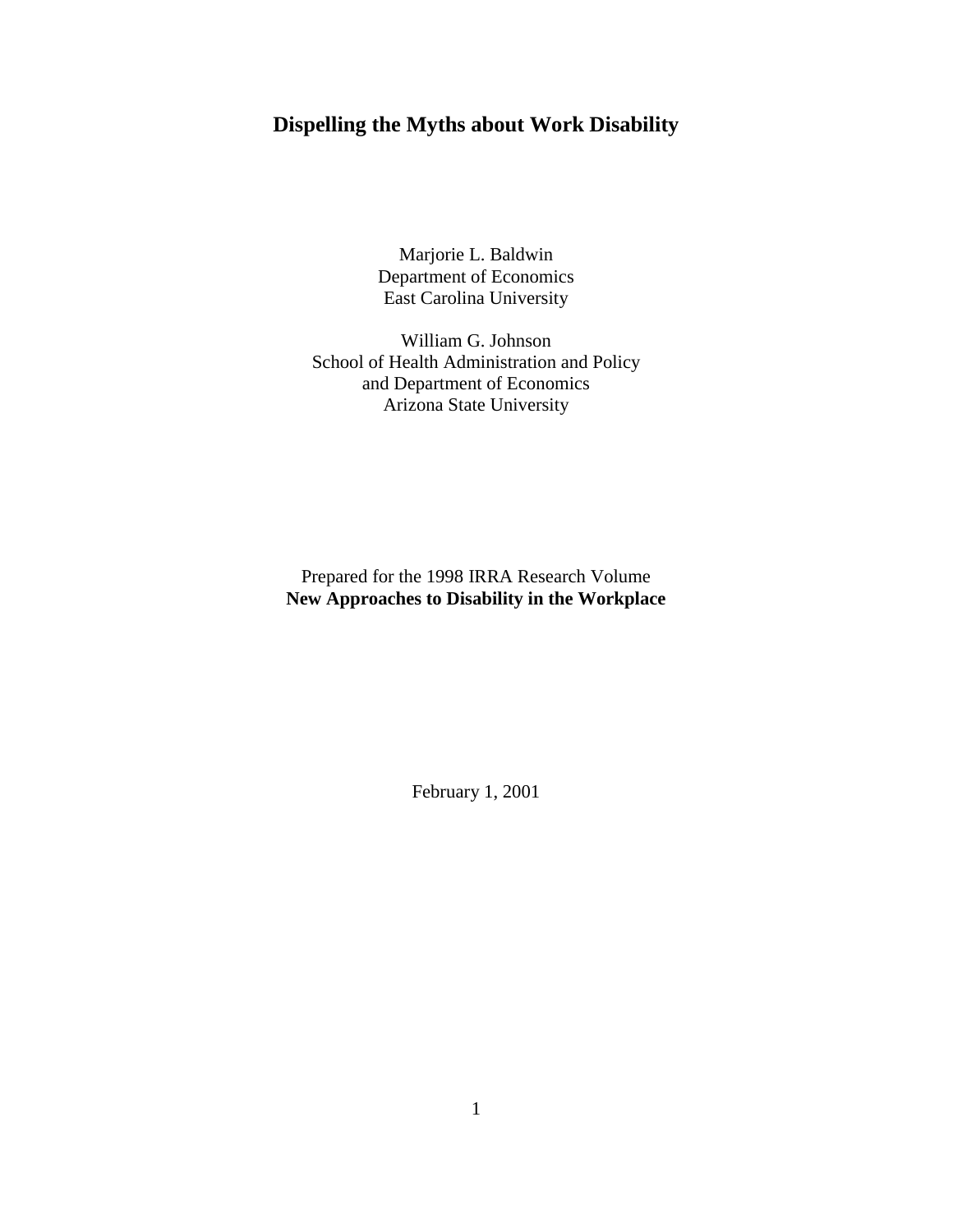# **Introduction**

 Work disability is a costly problem in the U.S. In 1988, for example, the costs of work disability included \$22 billion in SSDI payments, \$11 billion in SSI payments to the blind and disabled, \$19 billion in Medicaid expenditures, and \$27 billion (1987) in workers' compensation payments (EBRI 1990).

 Passage of the *Americans with Disabilities Act of 1990* (ADA) heightened public awareness of the problems encountered by persons with disabilities and their desire to participate more fully in society. Yet the stereotypes that have evolved in the years since the Act was passed have perpetuated misconceptions of the disabled population and their ability to work. The stylized drawing of a person in a wheelchair that has come to symbolize the ADA does not, for example, represent the typical disabled person. A woman with chronic low back pain or a man with cardiovascular disease are more typical examples.

 At the same time, the current trend toward retrenchment in all public assistance programs has generated concerns about rapidly rising expenditures for health care and income supplements for disabled persons. There is increasing pressure to move less severely disabled recipients off the disability rolls and into paid employment. Yet closer examination shows that these efforts may also be based on misconceptions. Most recipients whose benefits are canceled remain unemployed and rely on other sources of income for support (Yelin 1992).

 This chapter describes what we know about disability and the workplace. The chapter is organized around four principles that contradict common misconceptions of disability and work. Those principles are: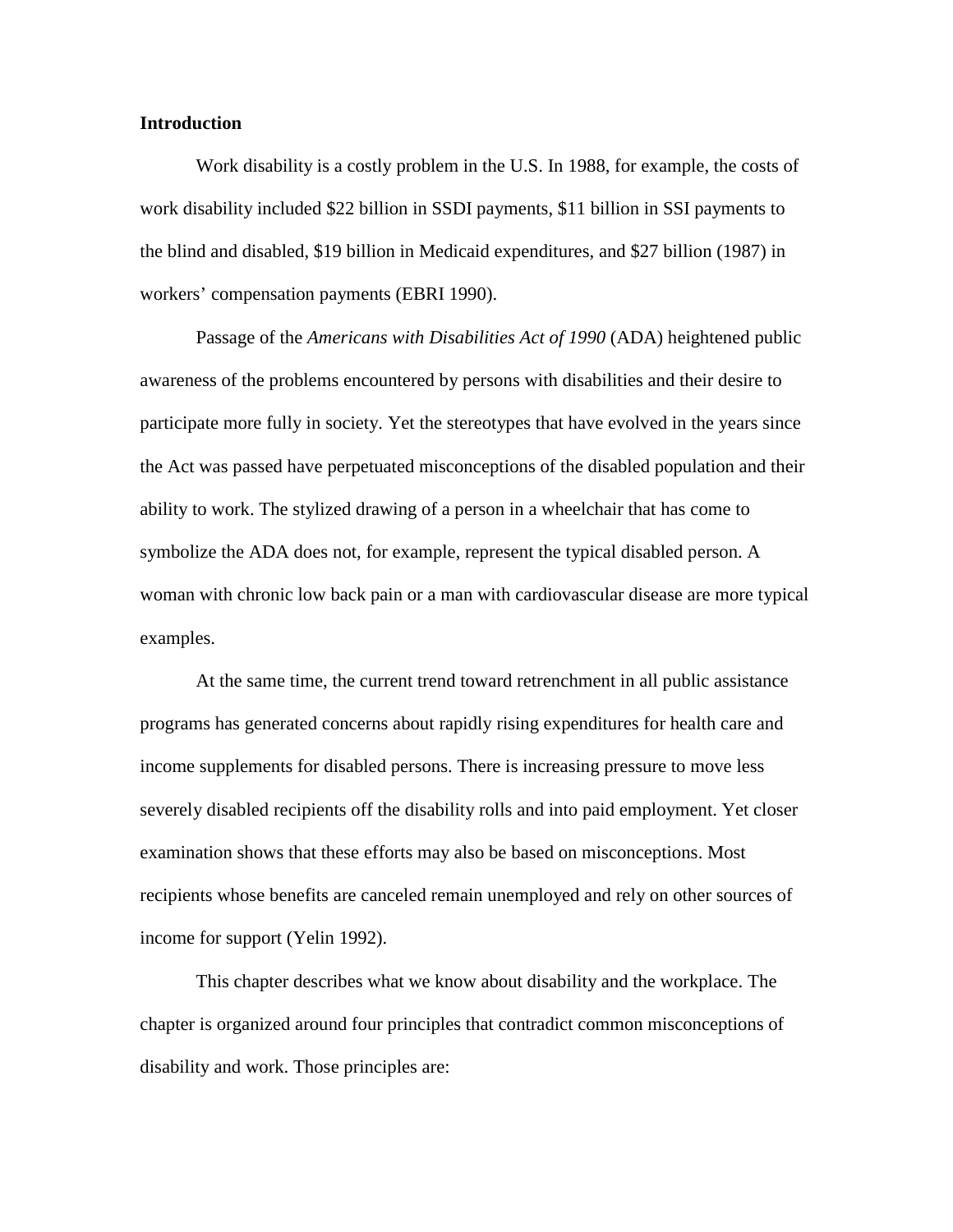- 1) The most frequent types of disabilities are not those that are caused by birth defects or traumatic accidents. Instead they are musculoskeletal conditions, such as arthritis, or cardiovascular conditions, typically caused by chronic degenerative processes that increase as persons age. Among younger age groups, mental illness is the most prevalent disabling condition.
- 2) Most workers with disabilities were not disabled as children and were not, therefore, subject to discrimination in education or to labor market discrimination at the time of entry into the labor market.
- 3) The ability of a disabled person to work does not depend solely on the nature of his impairment and the quality of medical care received. Many other factors, including characteristics of the worker and his usual job, attitudes of employers, labor market conditions, and the availability of workplace accommodations, are important determinants of employment outcomes for disabled workers.
- 4) There are large wage differentials between disabled and nondisabled workers that are not entirely explained by health-related differences in productivity. Although productivity differentials are one important factor explaining the wage differentials, employer discrimination also contributes to the low wage rates of workers with disabilities.

The chapter begins by defining key terms. In the four sections that follow we

present evidence in support of each of the principles above. A concluding section

discusses policy implications from this new view of disability and work.

#### **Definitions**

 Disability is a measure of limitations in activities, such as working or keeping house, rather than an attribute, such as gender or race. To understand the meaning of the term "disability" it is important to distinguish it from two other terms, "impairments" and "functional limitations," that are often used synonymously but have different meanings.

 An *impairment* is a "physiological or anatomical loss or other abnormality." An impairment may or may not cause a *functional limitation*, that is, a restriction of sensory,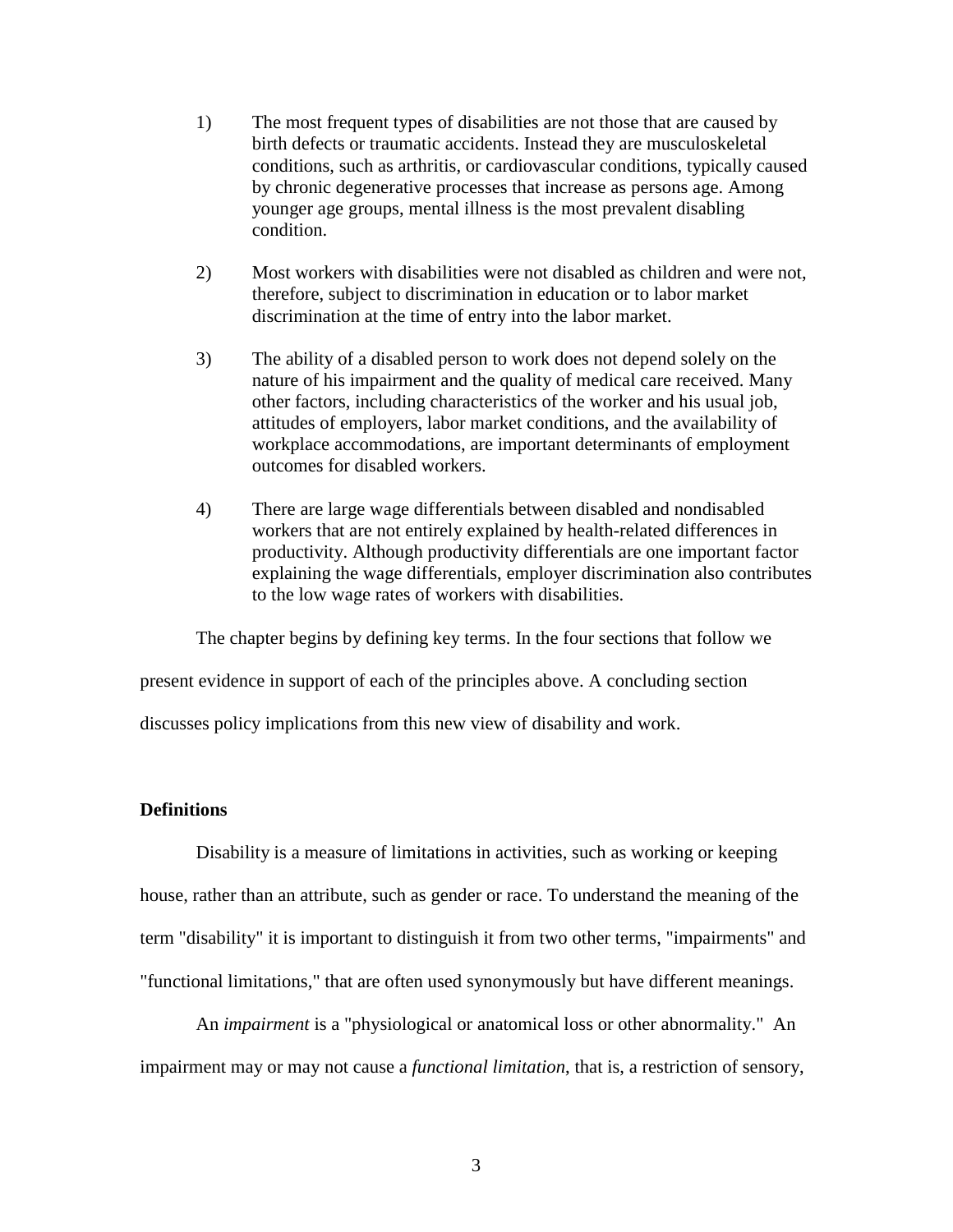mental or physical capacities. A *disability* occurs when a functional limitation restricts the ab[i](#page-31-0)lity to perform normal daily activities such as working or attending school.<sup>1</sup>

 Consider, for example, a worker with an impairment, such as epilepsy. The impairment causes a functional limitation, namely, the inability to walk and perform physical tasks during severe seizures. If seizures are not controlled through medication, and restrict the worker's ability to perform his usual job, he has a work disability (Chirikos and Nestel 1984). If seizures are almost completely controlled, which is fairly typical, the functional limitation need not create a work disability, but the worker may still be subject to discrimination.

 According to the economists' definition, economic *discrimination* occurs when two groups of workers with equal average productivity have different average wages or opportunities for employment. Discrimination in employment can be expressed as refusals to hire, job terminations in response to reductions in the demand for labor, or refusals to rehire workers after they are absent because of an illness or injury. Wage discrimination is expressed as differences in the average wages of two groups of workers that are unrelated to differences in average productivity, or to characteristics of the jobs in which they are employed.

 We are concerned with persons whose impairments limit their ability to perform some kinds of work. Although they are work disabled, most persons with disabilities are able to perform some types of work and may, in fact, be as productive as nondisabled persons in certain types of jobs. Their productivity is determined by the usual human capital variables, and by interactions between the functional limitations imposed by impairments, and the physical and mental demands of their jobs. If, for example, the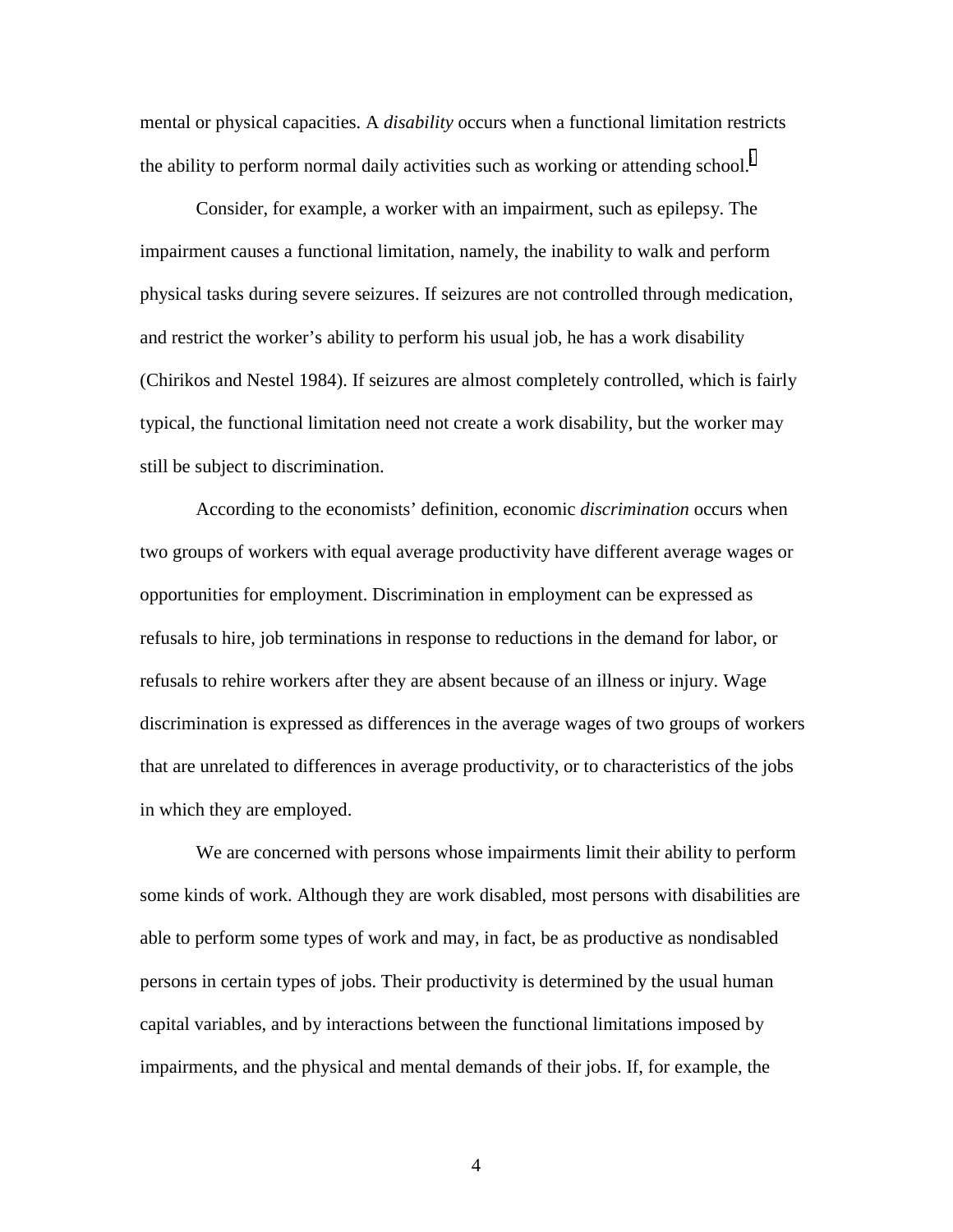limitation applies to a function that is not required by the jobs for which they are otherwise qualified, the individual is not work disabled.

 The next section provides evidence on the distribution of impairments among the disabled population, showing that the most common disabling health conditions impose few, if any, limitations in most jobs.

# **Distribution of Impairments**

 Contrary to the stereotypes promulgated by the ADA, the most common disabling health conditions are not paralysis or blindness, but chronic degenerative conditions such as arthritis, back problems, and heart disease. Such conditions often develop after a person reaches middle age, has completed his education and job training, and accumulated a number of years of work experience. Evidence that the most common causes of work disability are chronic health conditions often associated with aging comes from such diverse sources as results of national survey data, discrimination complaints filed with the Equal Employment Opportunity Commission (EEOC), and statistics compiled on work-related injuries.

#### *National Survey Data*

 Information on the distribution of disabling health conditions among the general population comes from two national surveys: the 1983-85 National Health Interview Survey (NHIS) and the 1984 panel of the Survey of Income and Program Participation  $(SIPP).$ <sup>ii</sup> Although other national surveys, such as the CPS, include information on disability, the NHIS and SIPP are the only national surveys with sufficient information to

 $\overline{5}$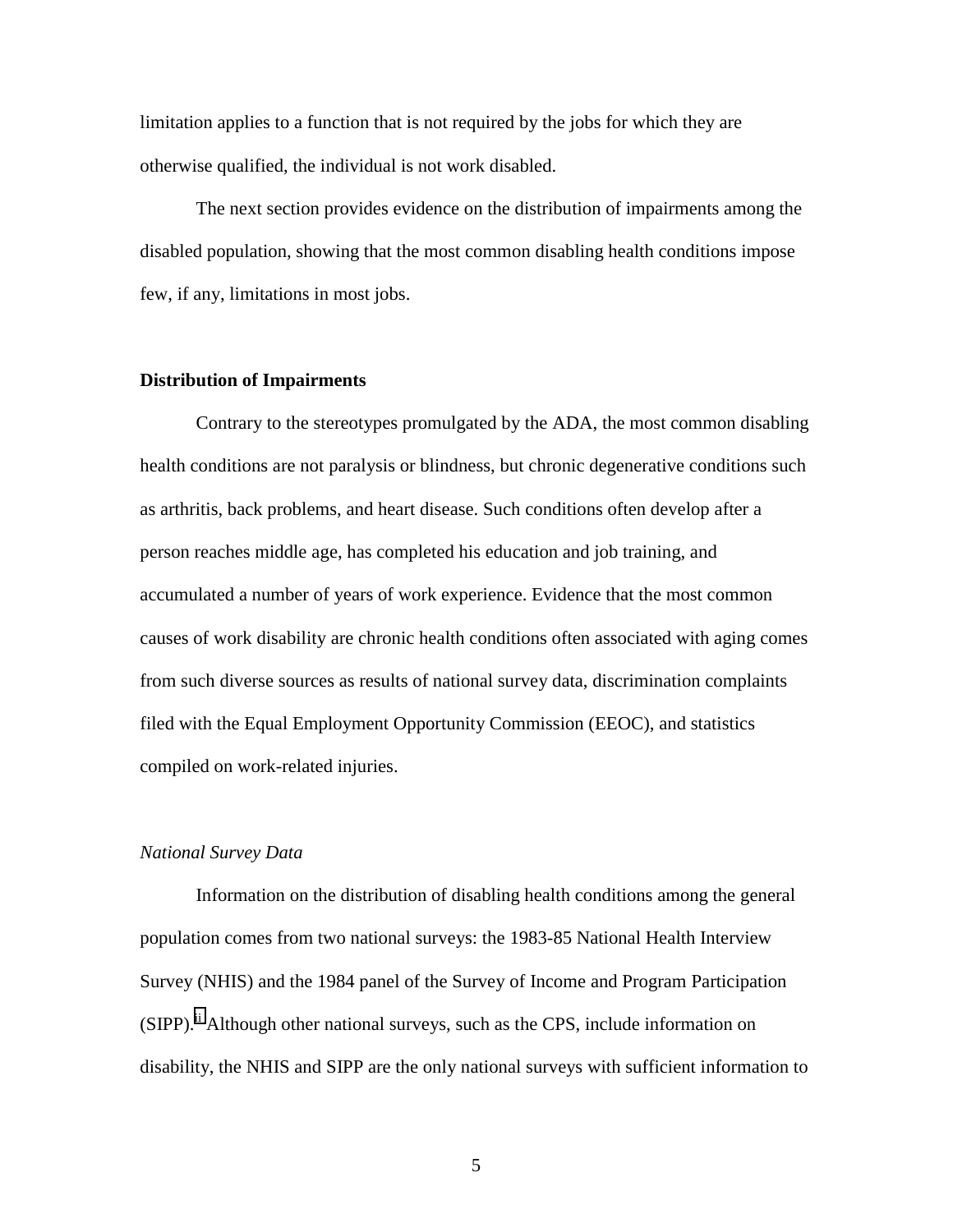compute prevalence rates for different health conditions. Both surveys collect data from household samples representative of the noninstitutionalized civilian population of the  $U.S.<sup>iii</sup>$  $U.S.<sup>iii</sup>$  $U.S.<sup>iii</sup>$ 

 In both surveys persons are defined as "work-disabled" if they respond that a health condition or impairment limits the amount or kind of work they can do.<sup> $\nu$ </sup> The information on disability is self-reported and subject to the biases and misinterpretations inherent in such questions. Nevertheless, Stern (1989) has shown that self-reports yield reasonably accurate estimates of work disability.

 Figure 1 shows the distribution of conditions reported to be the main cause of work limitation among those persons who report a work disability (GAO 1993). According to both surveys, musculoskeletal conditions are the most common causes of work disability, followed by cardio[v](#page-31-0)ascular and circulatory conditions.<sup>v</sup> Both categories consist of chronic health conditions that often develop in middle age or later. Musculoskeletal conditions include arthritis, back or spine problems, amputation, or missing extremities. Cardiovascular and circulatory conditions include heart disease, hypertension, and stroke. Together these conditions account for 57 to 62 percent of the total population with work disabilities.

 The single most common disabling health condition is back pain. It also represents the largest injury category of workers' compensation cases, and the bulk of employment discrimination complaints processed by the EEOC since the ADA was passed.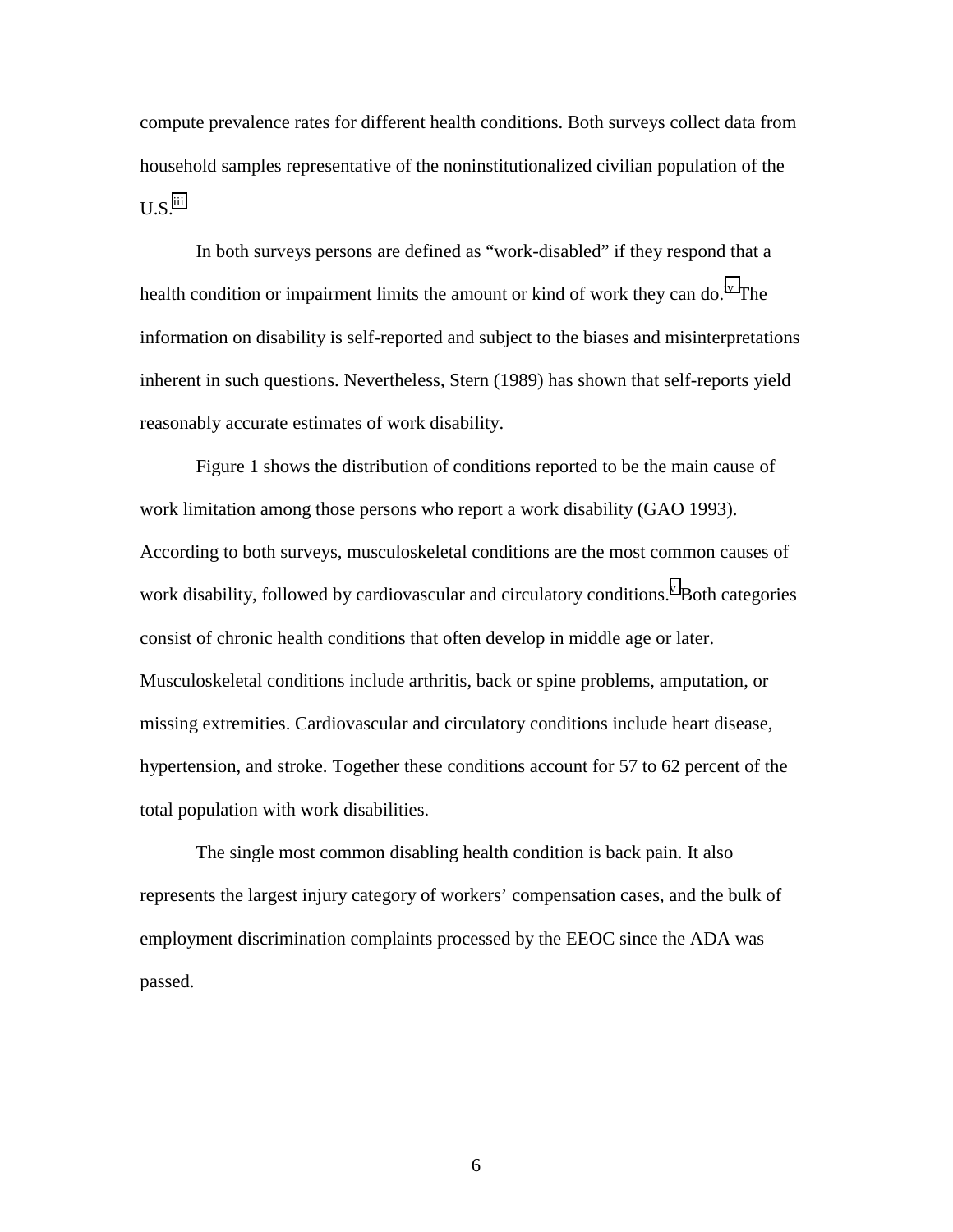# *Work-related Injuries*

In 1992, 3.3 million disabling injuries occurred at the workplace, of these 8,500 were fatalities (NSC 1993). Work-related injuries represented 19 percent of all disabling injuries and 10 percent of accidental deaths in 1992 (NSC 1993). The total costs of workrelated injuries, including medical care costs, indemnity payments, and lost work time, were \$116 billion, or 2 percent of GDP (NSC 1993). $\overline{v}$ 

Back injuries occur more often than any other single type of injury or illness.<sup>vii</sup> In 1992, back pain represented 24 percent of work-related injuries and 31 percent of workers' compensation costs, because the average cost of a back injury was 38 percent higher than the average cost of other work-related injuries (NSC 1993).

 While back claims consistently represent the largest single type of work-related injury, the greatest percentage increase in workers' compensation claims in recent years has been for mental impairments. Between 1982 and 1993, mental disorders increased from 10 to 25 percent of claims (Welch 1996). The increase is especially large among younger workers (Kaye, *et.al.* 1996).

#### C*omplaints Filed with the EEOC*

 Responsibility for enforcement of the employment provisions of the ADA rests with the Equal Employment Opportunity Commission. Between July 1992 and June 1997 the agency received approximately 82,000 disability-related complaints, that resulted in monetary settlements exceeding \$150 million (EEOC 1997). Figure 2 summarizes the distribution of complaints, through May 1994, across impairment categories (West 1994). Approximately one-fifth of the complaints are filed by persons with back pain.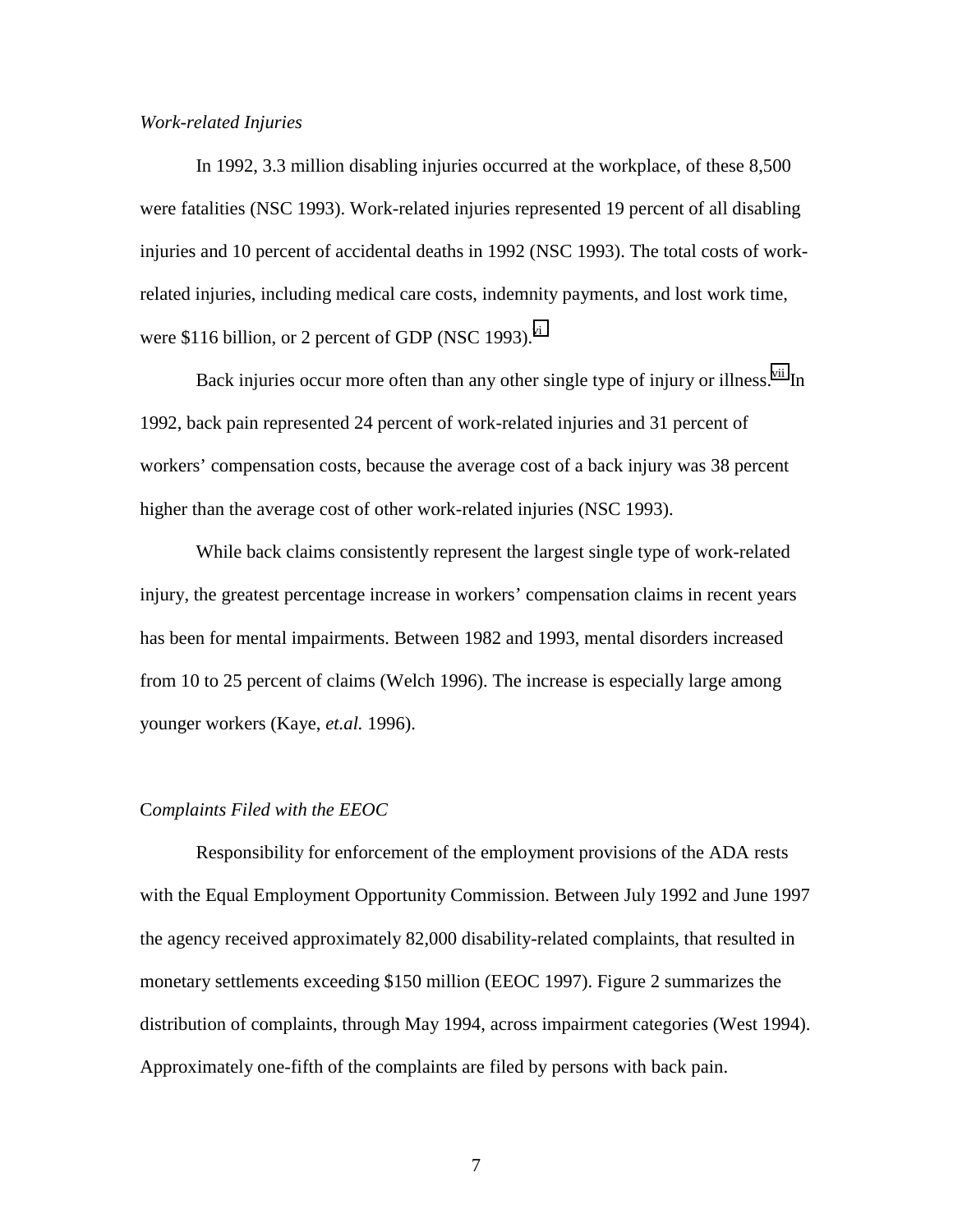Neurological and mental impairments each account for slightly more than 10 percent of total complaints, all other individual categories represent 6 percent or less of the total.

 The ADA was passed because of the efforts of disability rights advocates, who have traditionally represented persons with relatively severe conditions, such as cerebral palsy, hearing and visual impairments, and mental retardation, and coalitions that adopted the civil rights model used so effectively by African-Americans during the 1960s. Neither the objectives of the ADA nor its implementation are directed toward the largest group of persons with disabilities, namely older, less severely disabled persons, with conditions that first occurred during middle age. The large number of complaints from persons who are not members of the groups traditionally represented by disability rights advocates has raised concerns regarding the population the ADA was designed to help. Some claim that "the ADA does not appear to be making a difference for persons who are not currently working, and may make it even harder for those with significant disabilities to find employment," while others are worried that the ADA will be "trivialized" (West 1994).

 Although most disabling health conditions are less severe than the stereotypical example of a person in a wheelchair, persons with disabilities face considerable hardships in the labor market. The following section provides some evidence on the relative employment and earnings of disabled and nondisabled workers.

## *Employment Statistics*

According to the CPS, 8.6 percent of the U.S. population were work disabled in 1988 (Bennefield and McNeil 1989: Table E). The CPS is a general survey that places no special emphasis on health and disability questions. Work disability status is measured on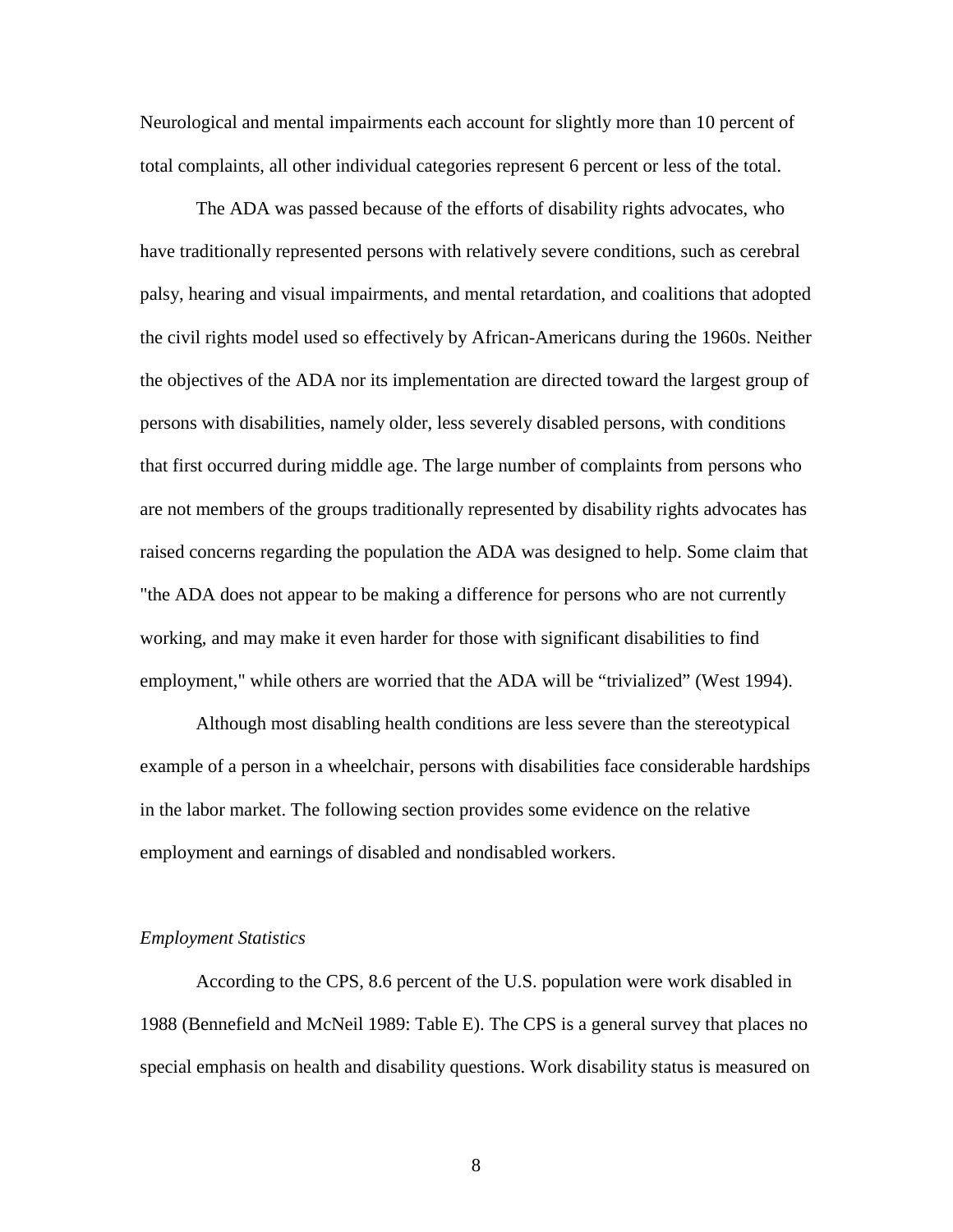the basis of screening questions asked of a single household respondent.<sup>viii</sup> As a result, CPS estimates tend to underestimate the prevalence of work disability in the population relative to other sources such as the SIPP (Bennefield and McNeil 1989). The statistics reported below should be interpreted with this in mind.

 As shown in Figures 3 and 4, the employment rates and earnings of workers with disabilities are substantially lower than the employment rates and earnings of nondisabled workers. In 1988, only 23 percent of men with work disabilities were employed full-time (Figure 3), compared to 75 percent of nondisabled men (Bennefield and McNeil 1989: Table 4). Employment rates for women with disabilities were even lower: 13 percent of disabled women worked full-time compared to 47 percent of nondisabled women. The data suggest that the low employment rates for disabled workers are not strictly voluntary, the unemployment rates for disabled men and women are more than double the unemployment rates for their nondisabled counterparts (14% vs. 6% for men and 15% vs. 5% for women) (Bennefield and McNeil 1989: Table 4).

 Among those disabled workers who are employed, average earnings are considerably lower than average earnings for nondisabled workers. The disablednondisabled earnings ratio was 64 percent for men and 62 percent for women in 1987, decreasing from 77 percent and 69 percent respectively in 1980 (Bennefield and McNeil 1989: Table D). The earnings differential is partly explained by differences between disabled and nondisabled workers in the number of hours worked. Among full-time yearround workers (Figure 4), the disabled-nondisabled earnings ratios increase to 81 percent for men and 84 percent for women (Bennefield and McNeil 1989: Table D).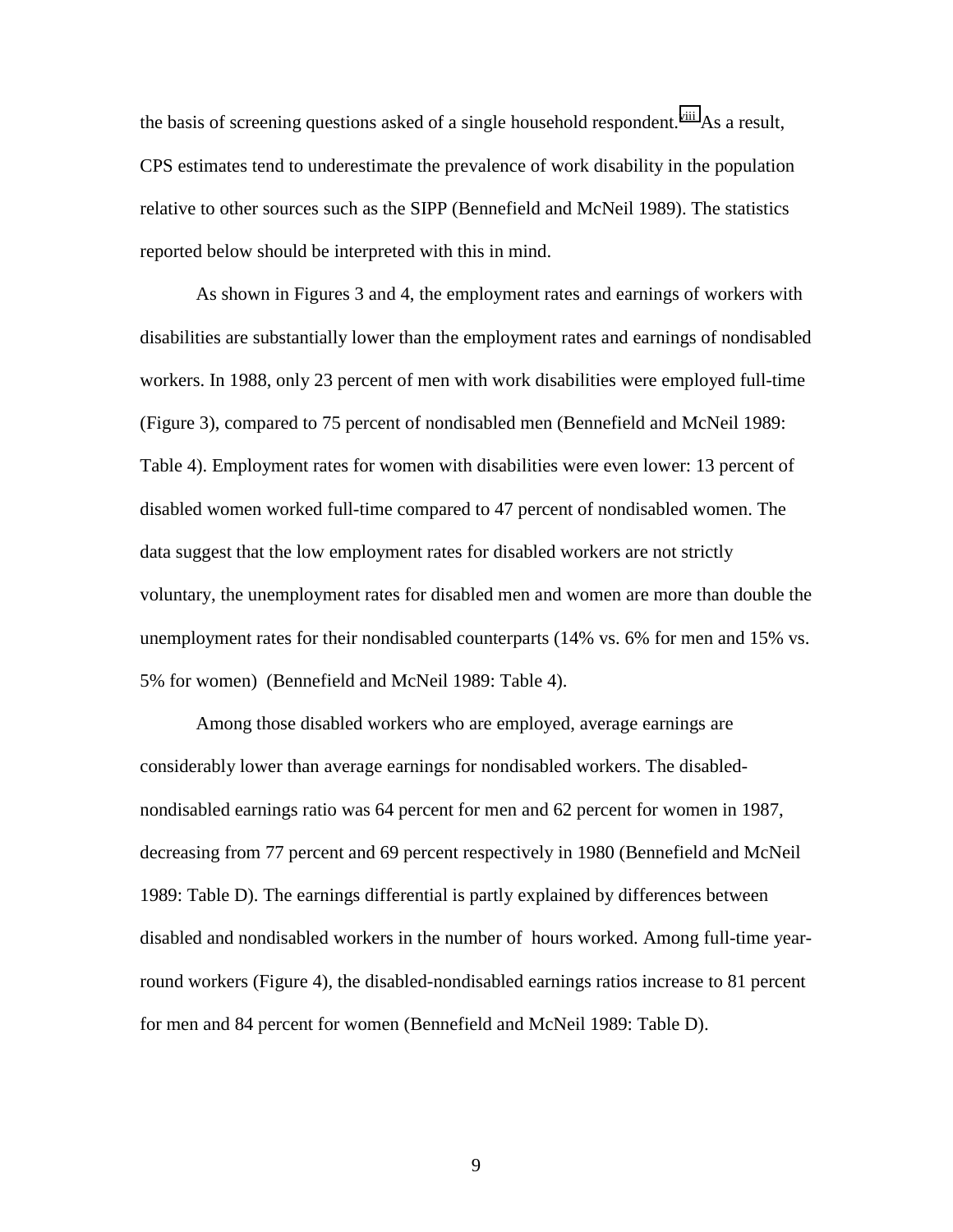Men and women with disabilities are at a clear disadvantage in the labor market. A common misconception is that the labor market problems reflect disadvantages encountered early in life during periods of education and job training, but for most persons with disabilities this is not the case. In the next section we consider the experience of disability over the life cycle.

## **Onset of Disability**

 The population of persons with disabilities can be divided into two distinct subgroups based on time of onset of disability: persons who are disabled during childhood, and persons who are disabled after completing their education.<sup>ix</sup> The two groups encounter different problems in the workplace and require different programs and policies to improve their employment outcomes.

## *Persons Disabled as Children*

 The group most often represented in debates about disability and work are persons with conditions, such as blindness, cerebral palsy, deafness, and mental retardation, that begin during childhood or before the end of the usual period of formal education. Such persons experience discrimination in education and upon entry into the labor market. Indeed, personal accounts of childhood experiences by persons with disabilities and representations in literature and the news media document the intensity of prejudice and hostility towards children and young adults with certain types of disabling conditions (Biklen 1987, Rousso 1984).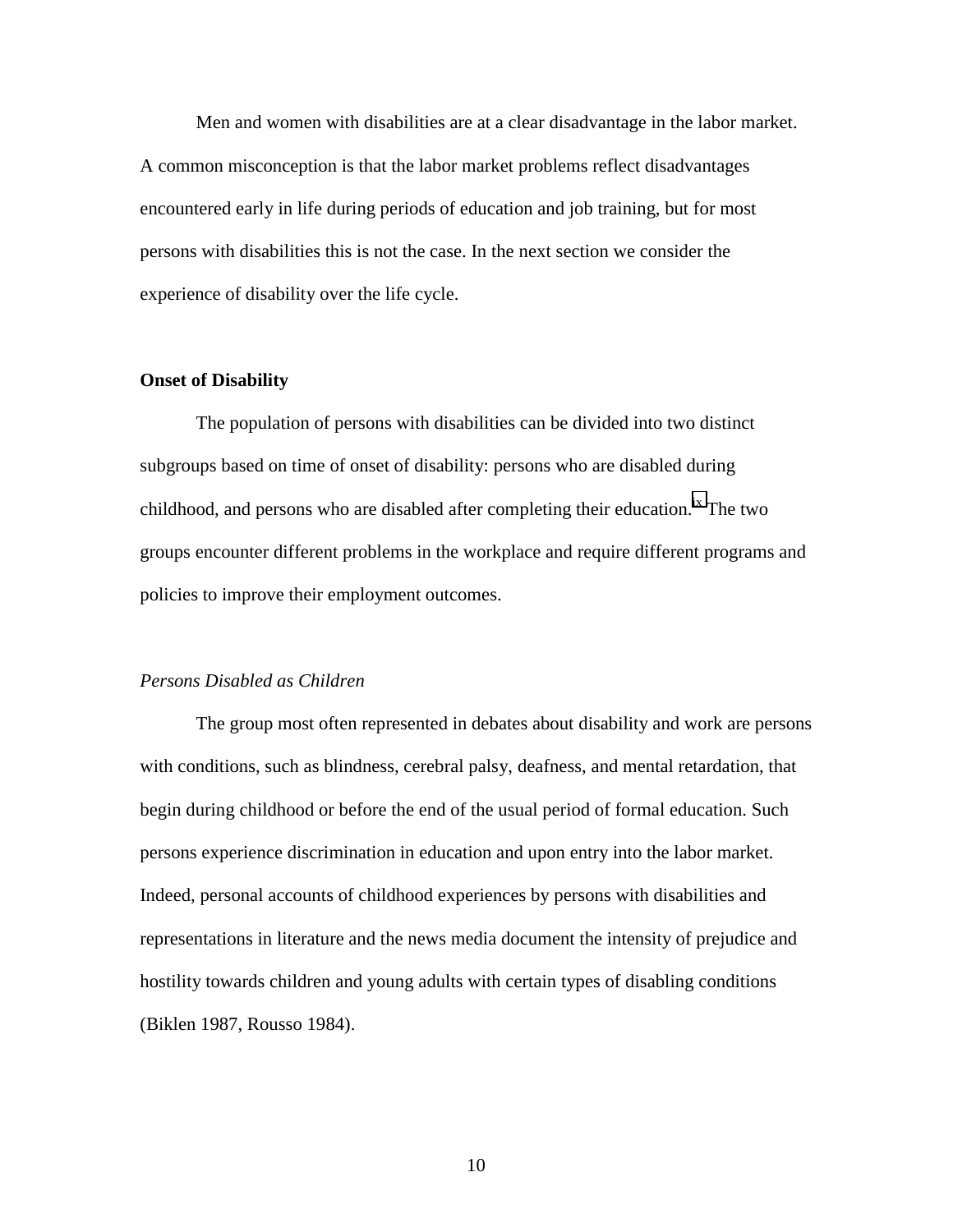Individual examples of success notwithstanding, the process of maturing in a hostile and restricted environment imposes limitations on opportunities and on an individual's view of the world that are difficult to escape. The impact of discrimination on schooling, socialization, access to employment and the process of "growing up disabled" parallels the experiences of African- Americans and other minorities in general even if the specifics differ.

 The goals of this segment of the disabled population are to achieve legislative guarantees of their civil rights similar to the legislation that protects the rights of other minority groups. Specifically, they seek the opportunity to realize fully their potential as active participants in society and to guarantee the same opportunity to disabled children in the future. The ADA was enacted primarily to promote the goals of this segment of the disabled population and, in fact, they are the ones we most often envision when we consider the problem of disability and work. They do not, however, represent the majority of persons with disabilities.

# *Persons Disabled as Adults*

 As the statistics presented above demonstrate, the larger segment of the disabled population consists of persons with impairments that originated with illnesses or injuries occurring during adulthood, most often in middle age. $^x$  $^x$  Such persons are not segregated in school nor limited in their educational opportunities by disability-related discrimination, neither do they face discriminatory obstacles to employment on entry to the labor force or during their pre-onset work experience.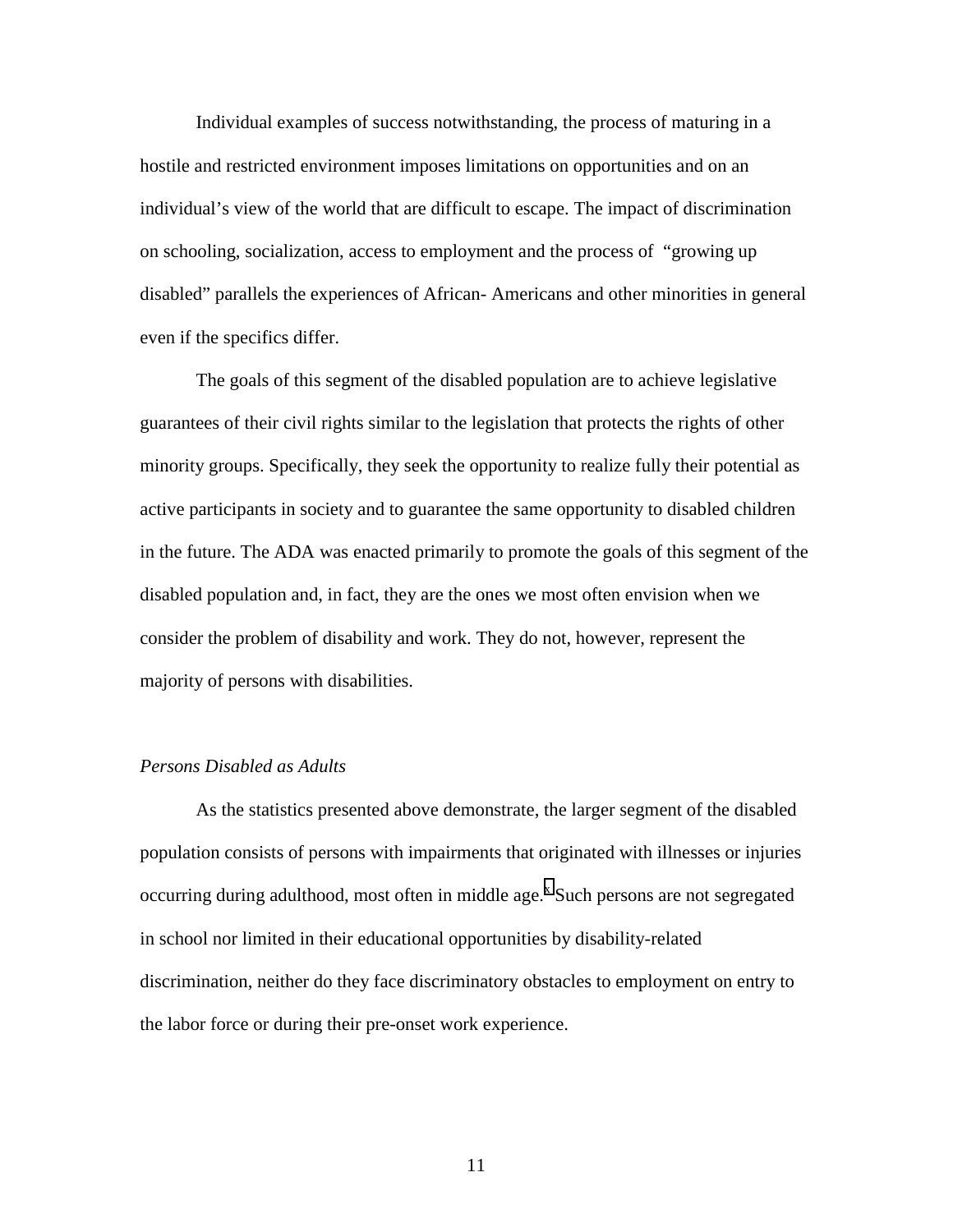Consider, for example, a 55-year-old worker with a high school education and long work history, who is displaced from his job because of an episode of back pain. The profile is not uncharacteristic of the segment of the disabled population who are disabled as adults but is very different from the profile of persons who become disabled as children. The employment problem most often encountered by persons who are disabled as adults is obtaining the right to return to work after an illness or injury displaces them from their job, sometimes after a relatively lengthy work absence to recover from the acute effects of their conditions.

 Burkhauser and Daly (1996) describe the post-onset labor market outcomes of the group who transitions into disability as adults. After the onset of disability there is a decline in average work hours and labor earnings. Within five years after onset nearly 50 percent of persons have experienced at least one year of not working. Among younger persons (below age 50), three-fifths of those who are out of work one year are able to return to work after the spell of absence, but among older persons (age 51 to 61) less than one-third return.

 The Burkhauser-Daly results emphasize the heterogeneous nature of the disability experience. Within five years after onset: one in five persons with disability have experienced a spell in which family income is below the poverty line; one in two have received transfer payments for disability; but one in ten have recovered from their disability. Thus, for persons with chronic health conditions that begin in adulthood, the work disability problem is more subtle and complex than is usually perceived.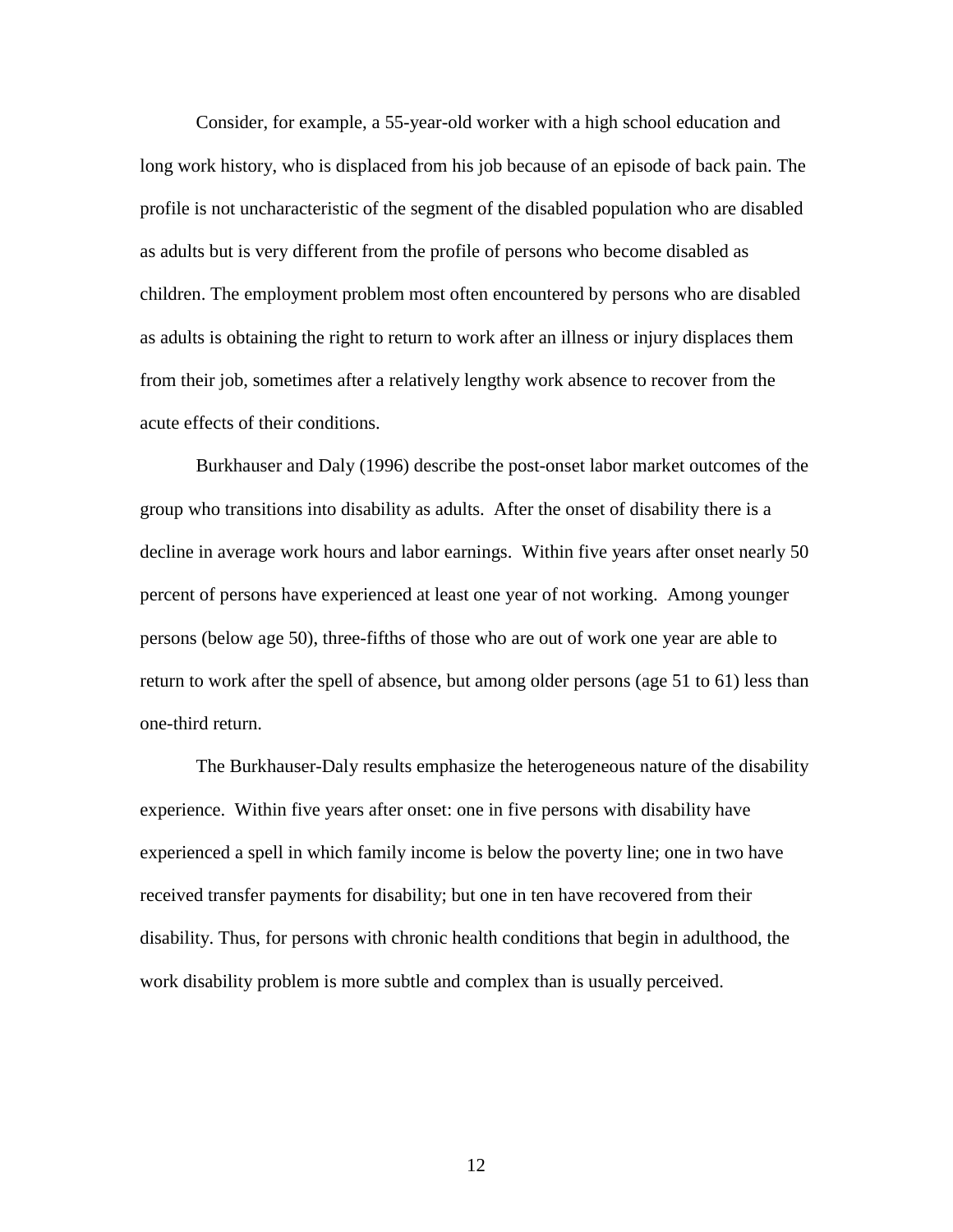#### *The Return to Work Myth*

 A common misconception, for example, is that the first return to work after a health-related work absence marks the end of the problem of work disability. The return to work measure has been used for many years by vocational rehabilitation agencies and is an increasingly popular measure of the effectiveness of medical care. Several recent studies, however, indicate that the return to work approach can substantially misrepresent returns to stable employment for workers with permanent impairments.

 The studies examine post-injury employment patterns among samples of Ontario workers' compensation claimants with permanent partial impairments resulting from work-related injuries (Butler, Johnson, and Baldwin 1995; Johnson, Baldwin and Butler 1996). Four distinct post-injury employment patterns are identified: (1)The first return to work is successful (*i.e.* the worker remains in the job until the time of interview 3-15 years later, or leaves the job for reasons unrelated to his health condition); (2)The first return to work is unsuccessful (*i.e.* the worker leaves the job for reasons related to his health condition); (3)The worker experiences multiple episodes of work and work absence, ending in a successful return to work; (4)The worker experiences multiple episodes of work and work absence, ending in an unsuccessful return to work. Figure 5 shows the distribution of all claimants, and the subset with back injuries, across the four employment patterns.

 If we only considered first returns to work, we would conclude that 85 percent of workers in the all-injury group recovered from their injuries because they returned to work. In fact, almost 60 percent of those who returned to work had one or more subsequent injury-related work absences. Forty percent of workers who initially returned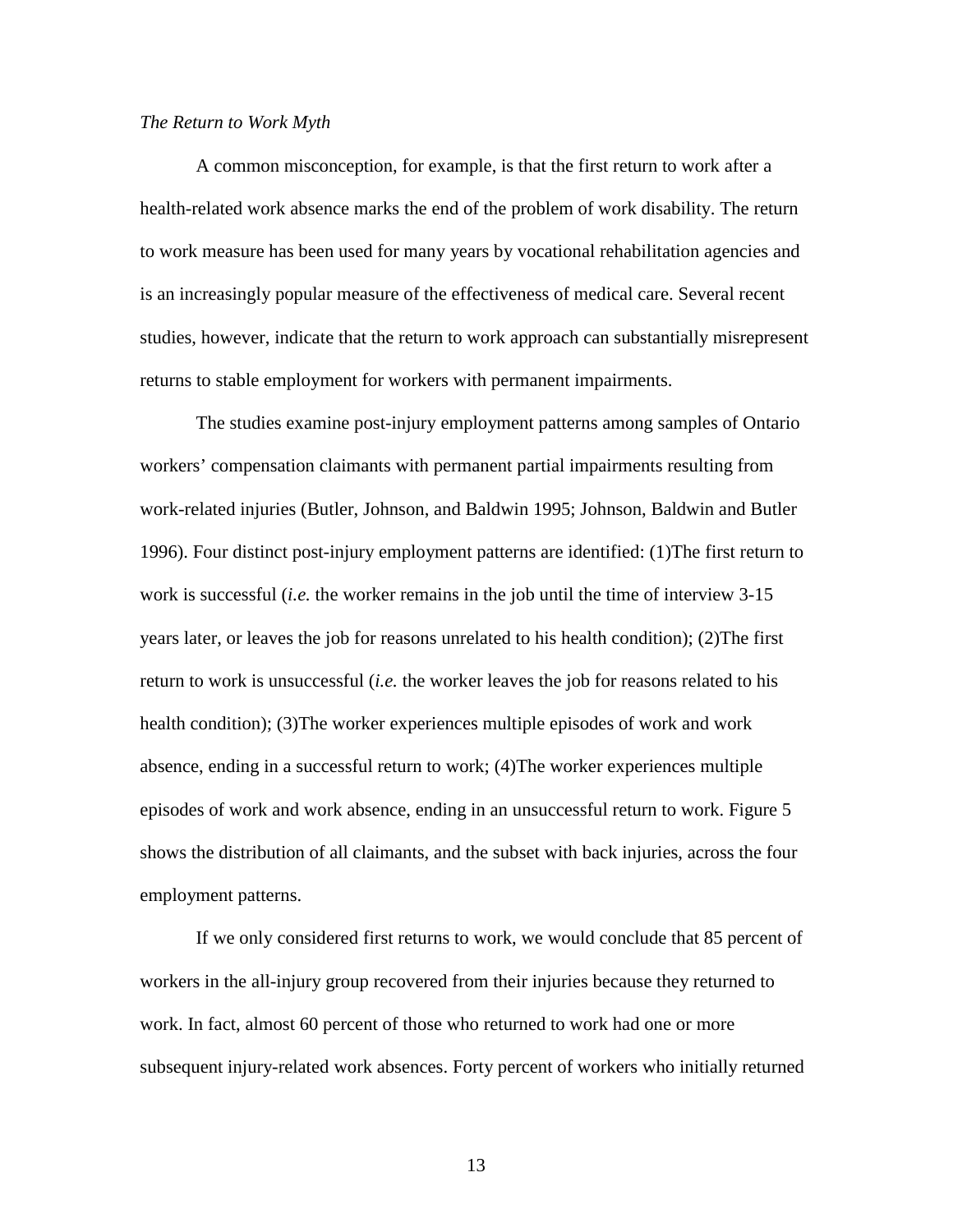to work were not employed at the time of interview because of the effects of their injuries, demonstrating that work disability is a persistent problem in four cases out of ten.

 Focusing on the subset of workers with back injuries, the error of using first return to work as a measure of the end of work disability is even more apparent. Twothirds of workers with back injuries who returned to work had subsequent injury-related work absences, and nearly half the workers who initially returned to work were not employed at the time of interview for reasons related to their injury.

 The persistent employment problems of workers with chronic health conditions suggest that the goals of this segment of the disabled population are likely to differ from the goals of those disabled as children. Those disabled later in life are likely to be focused more on economic objectives than civil rights. The most important objectives will be: access to jobs, rights to return to a job after health-related work absences, job accommodations to facilitate returns to work and, when returns to work are not feasible, adequate compensatory incomes.

 Clearly, access to employment is a key to economic security for persons with disabilities. Most disabled persons are able to perform some type of work and have employment histories prior to the onset of disability. In some cases the functional limitations associated with an impairment preclude a worker from returning to his former job, but in many cases factors other than health and functional limitations intervene to restrict employment opportunities. In the next section we identify those factors that have been shown to be important determinants of employment outcomes for workers with disabilities.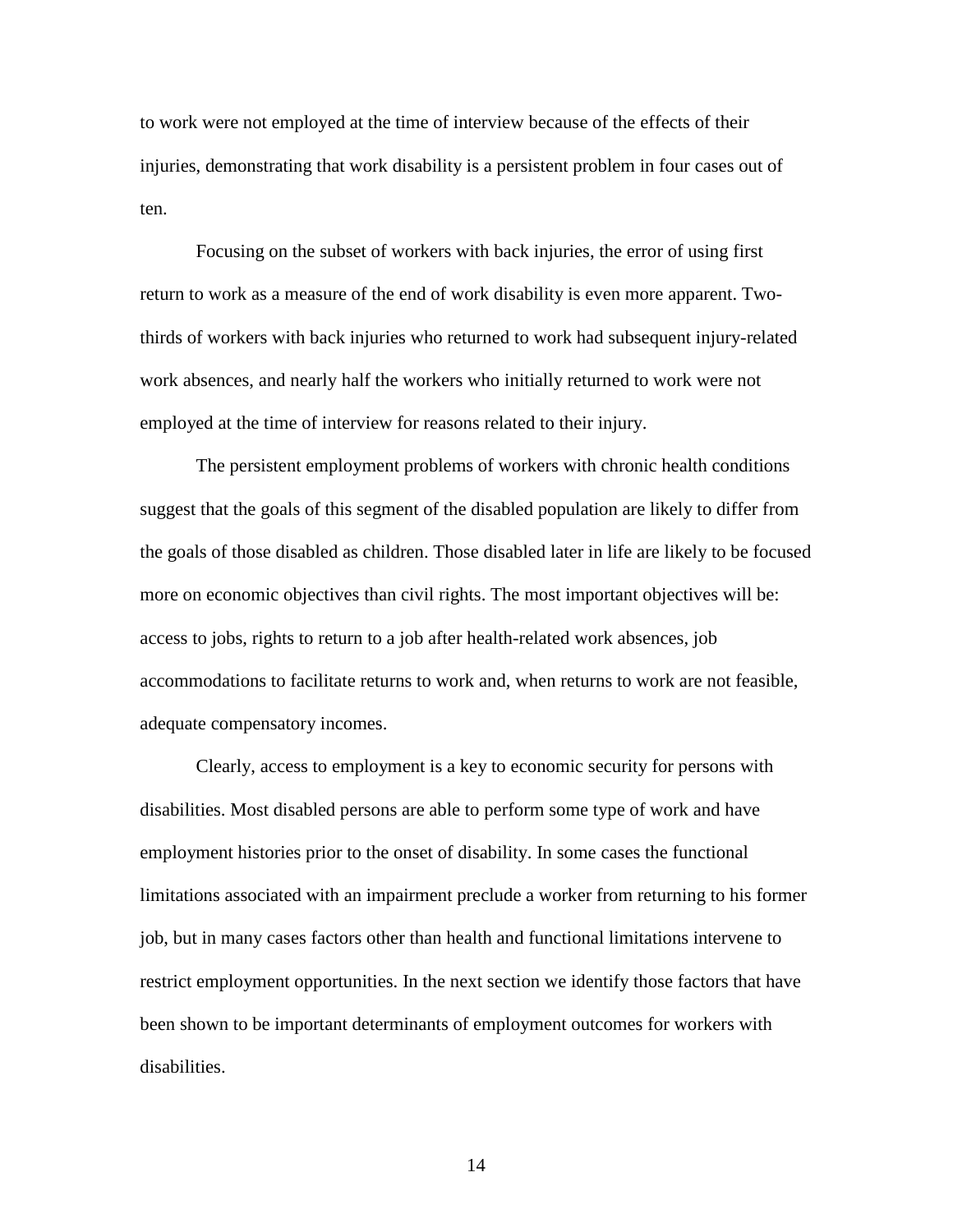# **Determinants of Employment Outcomes**

 Health status is one of the most important predictors of labor force participation decisions. Stern (1989) includes measures of health status and functional limitations in an employment model and reports that both are strong, significant predictors of negative outcomes. Diamond and Hausman (1984) estimate a standard labor force participation model with measures of health status and find that poor health has a larger negative effect on labor force participation than any other single variable in the model. Nevertheless, in all but the most severe cases of disability, health status alone does not preclude employment.

 Other factors, such as economic incentives and shifts in labor demand, have been shown to be significant determinants of employment among workers with disabilities (Johnson, Baldwin and Butler 1996; Butler, Johnson and Baldwin 1995). Some workers may choose not to work even when they are physically able to do so, because of the disincentive effects of disability benefit payments. Other workers who want to work may be forced to re-negotiate employment contracts with former employers or to seek new jobs under conditions that have changed since they became disabled (Butler, Johnson and Baldwin 1995). Employers may have hired replacement workers or reduced their demand for labor during a worker's absence. Such factors combine with the residual effects of functional limitations to determine employment outcomes for disabled workers (Johnson, Baldwin and Butler 1996; Butler, Johnson and Baldwin 1995).

 Much of the evidence on determinants of employment for workers with disabilities comes from studies of the return to work decisions of workers' compensation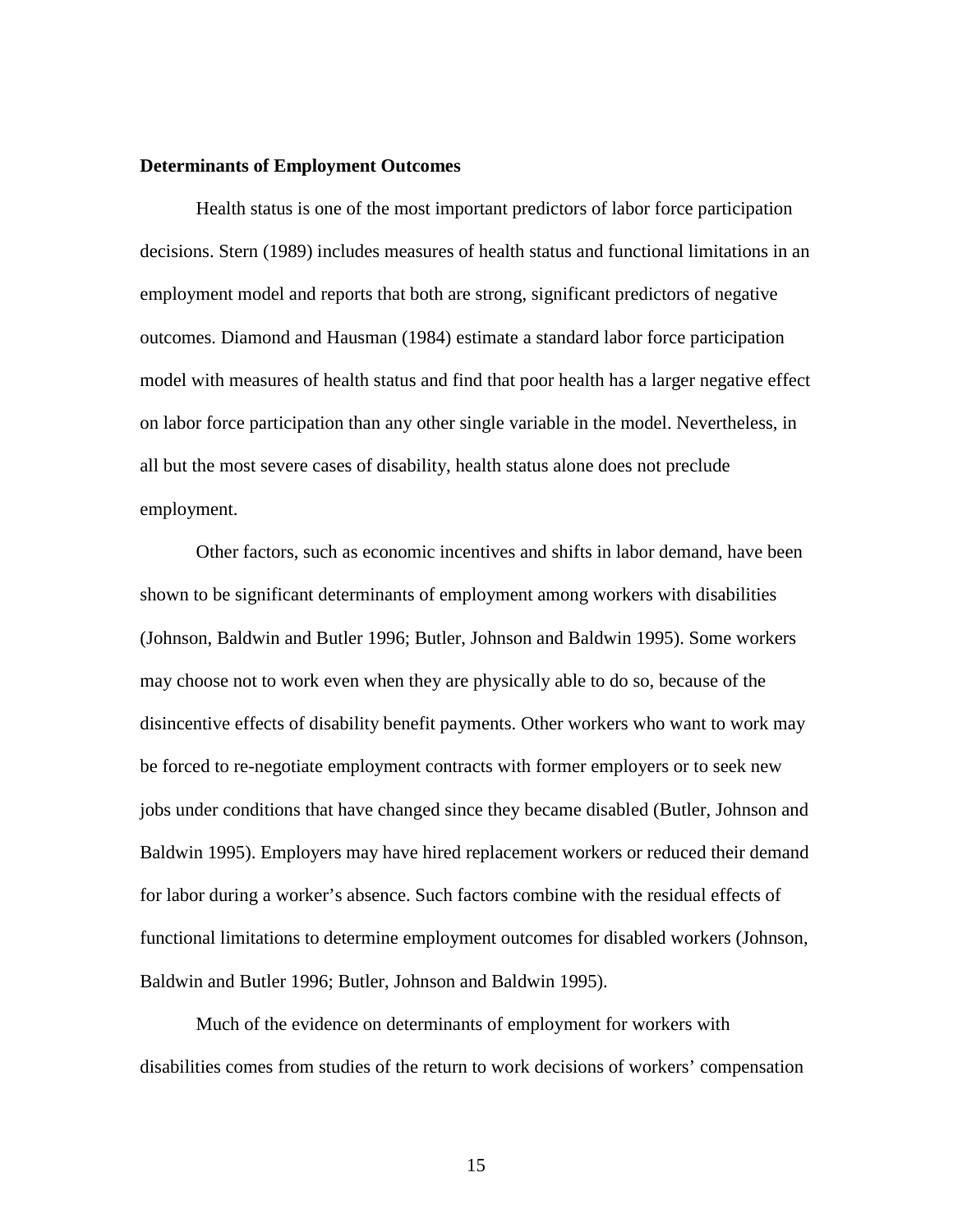claimants (*e.g.* Fenn 1981; Curington 1994; Johnson 1983; Butler and Worrall 1985; Johnson and Ondrich 1990; Johnson, Butler and Baldwin 1995). Introduced in the early 1900's, workers' compensation laws provide guaranteed compensation for workers who experience job-related injuries, whether or not the injury was caused by employer negligence. In exchange for guaranteed compensation, workers forfeit the right to sue employers and must rely on workers' compensation benefits to pay medical expenses and replace lost wages. Workers' compensation programs provide first-dollar coverage for health care, a practice that has disappeared from other forms of health insurance, and indemnity payments, approximately two-thirds of the pre-injury wage, until an injured worker returns to work. Studies of return to work among workers' compensation recipients consistently find that indemnity payments create strong work disincentives, and that other socioeconomic factors also have a significant influence on the decision to return to work.

 The studies focus on first return to work and do not adequately describe the longterm effects of disability. $x_i$  The research does, however, identify important determinants of return to work that may also have long-term effects:

#### *Demographic Characteristics*

1) *Gender*: men are more likely to return to work than women. 2) *Age*: the probability of return to work decreases with age. 3) *Race*: African-Americans are less likely to return to work than white-Americans 4) *Marital status*: married men (unmarried women) are more likely to return to work than unmarried men (married women).

*Human Capital Characteristics*

1) *Education:* the probability of return to work increases with education.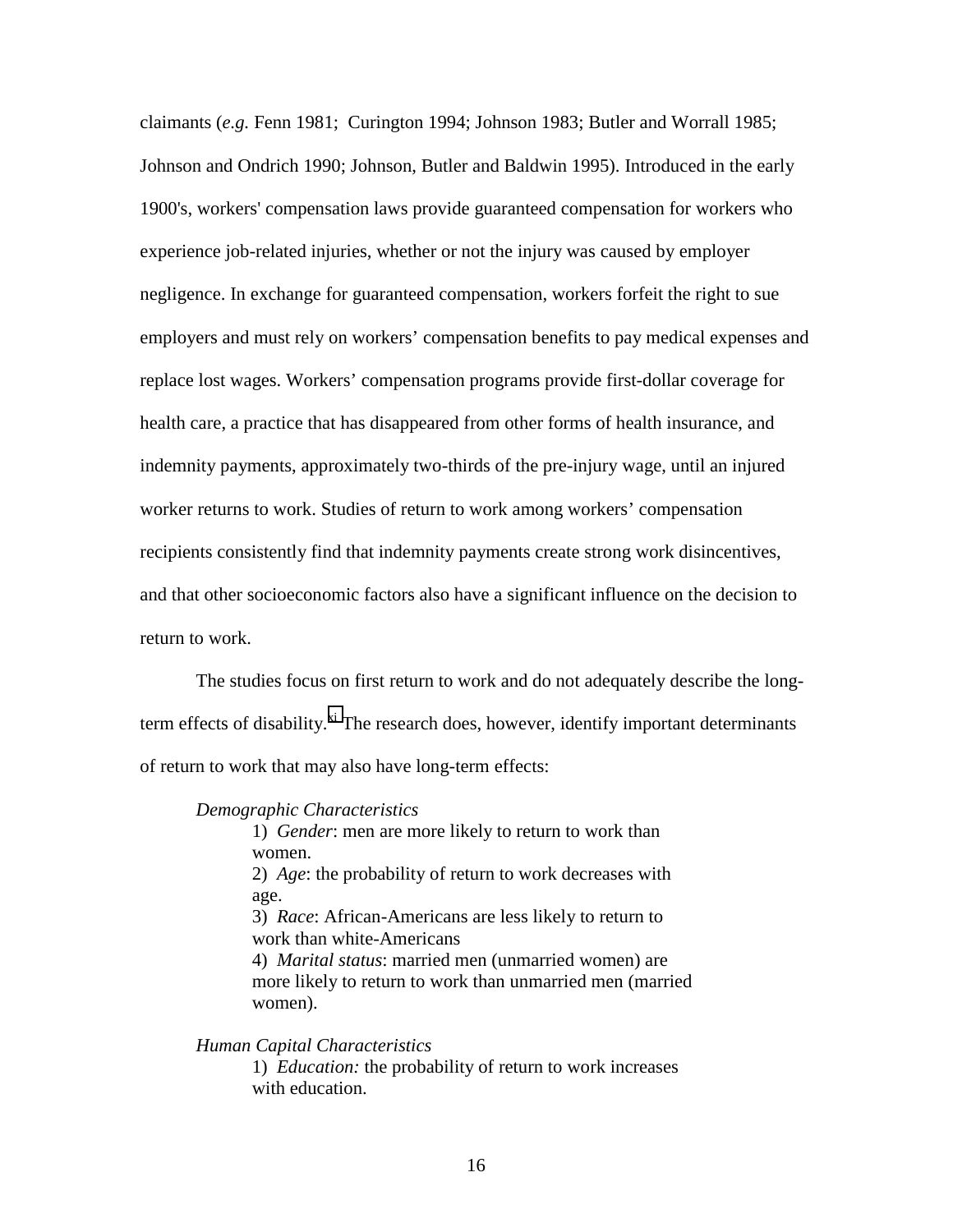2) *Experience*: the probability of return to work increases with work experience prior to injury.

# *Economic Incentives*

1) *Wages*: the higher the expected wage, the higher the probability of return to work. 2) *Replacement rate*: the probability of return to work decreases as the ratio of indemnity benefits to pre-injury wages increases. Estimates of the benefit elasticity, however, are inconsistent across studies.

 To our knowledge, the only research on employment outcomes after the first return to work are studies using a unique data set, sponsored by the Workers' Compensation Board of Ontario Canada, that collected information on the post-injury employment and earnings of 11,000 workers with permanent partial impairments (Butler, Johnson, and Baldwin 1995; Hyatt 1996; Johnson, Baldwin and Butler 1996). The Hyatt study examines the impact of workers' compensation benefits and expected earnings on employment status at the point of maximum medical improvement. Consistent with the studies of first returns to work, he reports that higher benefits are associated with lower probabilities of post-injury employment, while higher expected earnings increase the probability of post-injury employment.

 The other studies identify specific post-injury employment patterns after the first return to work (as described above), and analyze factors that determine which pattern an injured worker will experience. Many of the characteristics that influence first return to work are also found to be important determinants of post-return employment stability (*e.g.* age, education, gender).

 Job accommodations, which have only been examined for workers with a first return to work, are important determinants of long-term employment. In particular, workers who receive reduced hours, light workloads, or modified equipment are less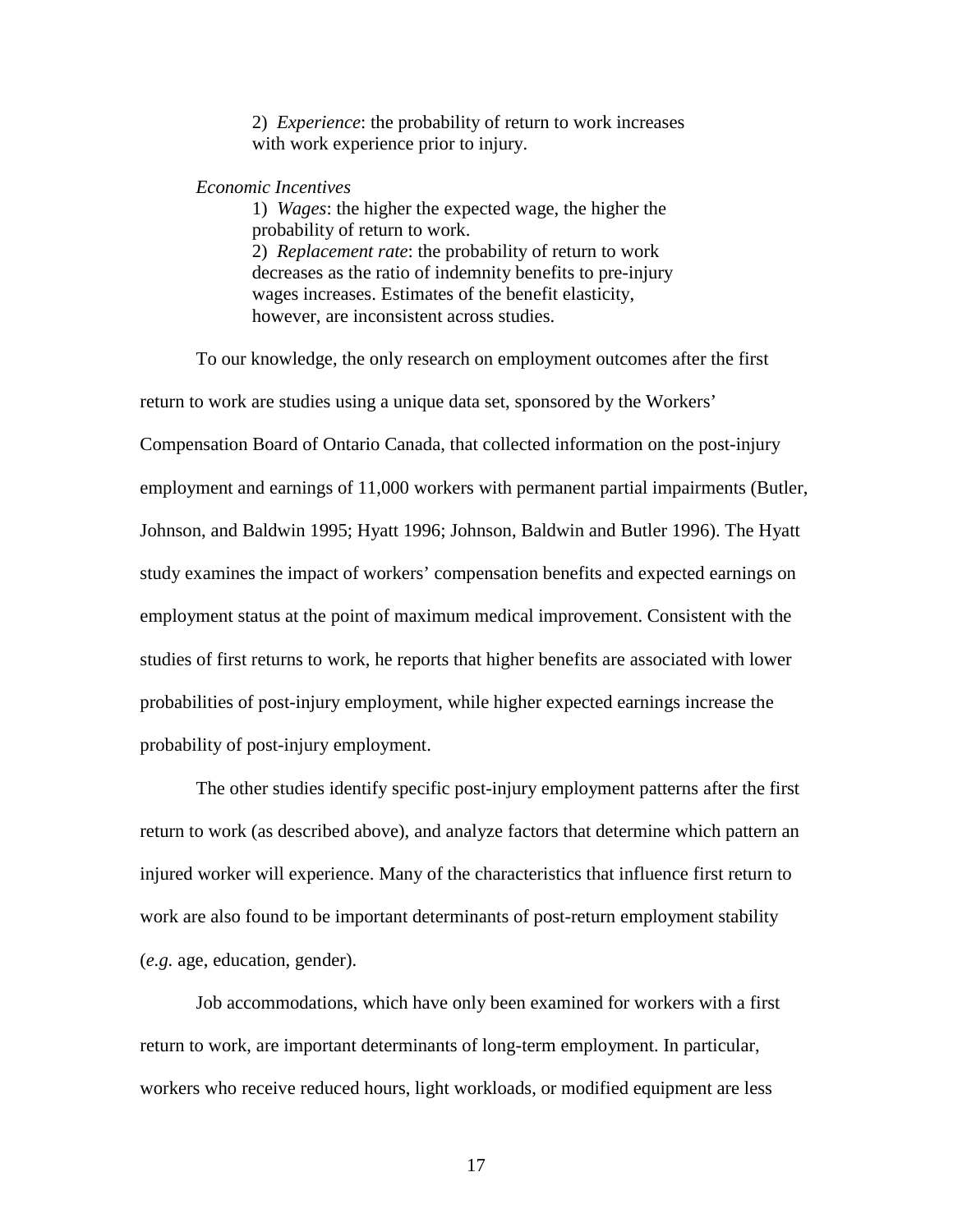likely to experience multiple spells of injury-related work absence than other workers (Butler, Johnson, and Baldwin 1995). Burkhauser, Butler and Kim (1995) estimate that workplace accommodations extend the average duration of employment for disabled workers by nearly five years. Gunderson and Hyatt (1996), however, show that some injured workers pay for their job accommodations in the form of lower wages.

 The workers' compensation research dispels the notion that health status alone determines employment outcomes for workers with disabilities. Characteristics of the disabled worker, economic factors, and characteristics of the work environment are all important determinants of the degree of work disability associated with an impairment. There remains the important question of the extent to which employer discrimination limits the wages and employment opportunities of workers with disabilities. That issue is addressed in the following section.

#### **Employer Discrimination vs. Productivity Differentials**

 Workers with disabilities earn lower wages, on average, than nondisabled workers. This fact is undisputed, but there is considerable disagreement regarding the factors explaining the disabled-nondisabled wage differential. One view is that "of course" workers with disabilities earn less than nondisabled workers because the functional limitations associated with impairments make disabled workers less productive in the workplace. The opposite view is that functional limitations are irrelevant: with appropriate accommodations disabled workers can be as productive as nondisabled workers. Advocates of the first view contend that disabled-nondisabled wage differentials are completely explained by productivity differentials, while advocates of the second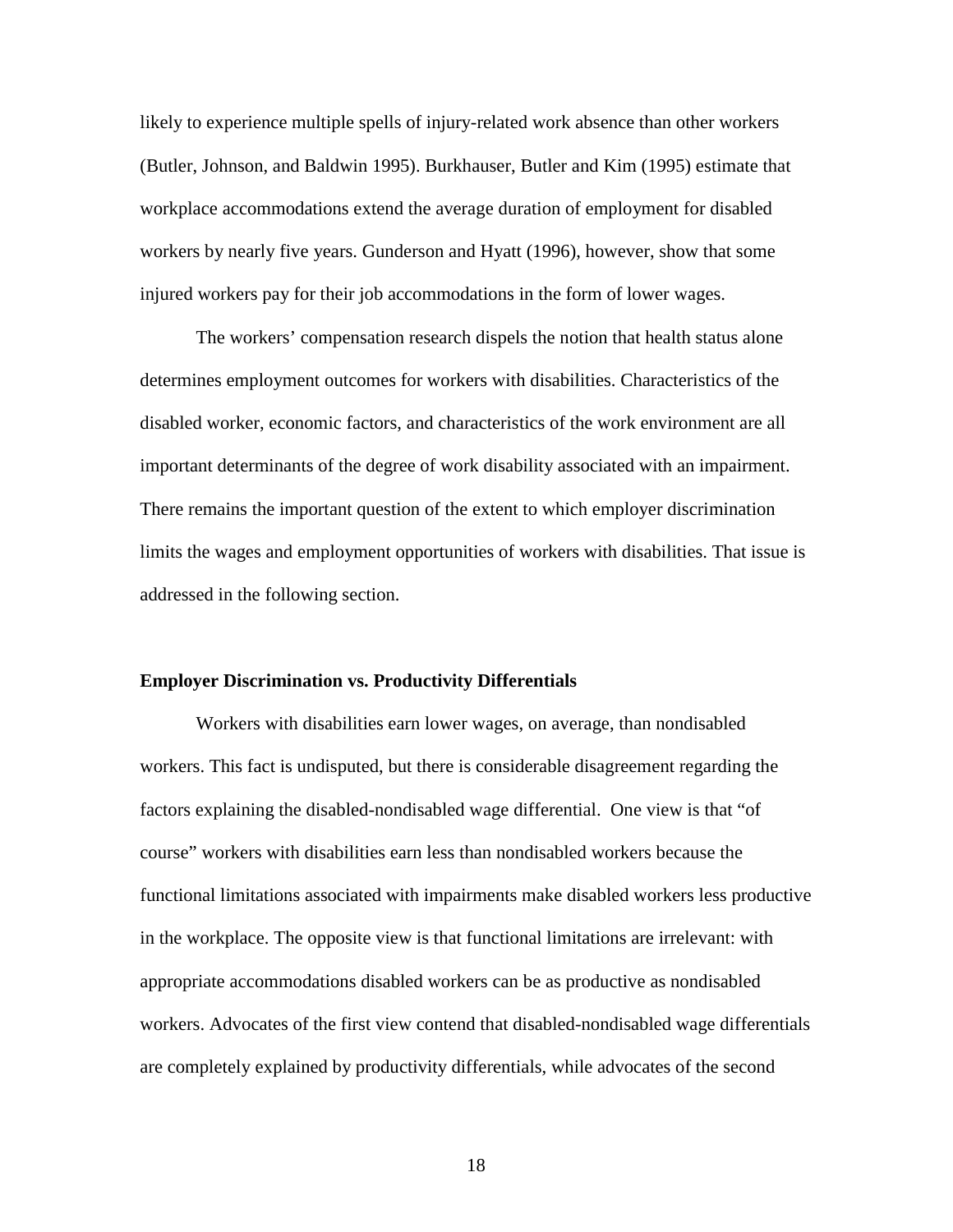view argue that wage differentials are completely explained by employer discrimination and unwillingness to provide suitable job accommodations.

 Our research suggests that both views are based on misconceptions and halftruths. Advocates of the productivity explanation ignore the fact that most men and women with disabilities are physically able to work, and their functional limitations do not usually decrease their productivity in all types of work. Yet functional limitations can limit productivity in many jobs. Advocates of the discrimination explanation ignore the fact that accommodations can be costly, and wage differentials that reflect cost differentials do not represent discrimination in the economists' sense of the term. Yet there is considerable evidence that persons with disabilities are subject to prejudice and negative attitudes (Yuker 1987; Hahn 1987). Thus, it is likely that both employer discrimination and productivity differences contribute to the low wages of workers with disabilities (Baldwin and Johnson 1994). The challenge is to determine the relative importance of the two.

 In a series of studies of labor market outcomes for disabled workers, we have applied the techniques economists use to study discrimination against blacks, women and other minorities in the labor market (Oaxaca 1973; Reimers 1983) to the problem of explaining disabled-nondisabled wage differentials. The studies control for the effects of functional limitations on worker productivity by including summary measures of functional limitations as explanatory variables in the wage equation. Although the limitations variables control for differences in a number of physical and sensory limitations they do not adequately capture correlations between the limiting effects of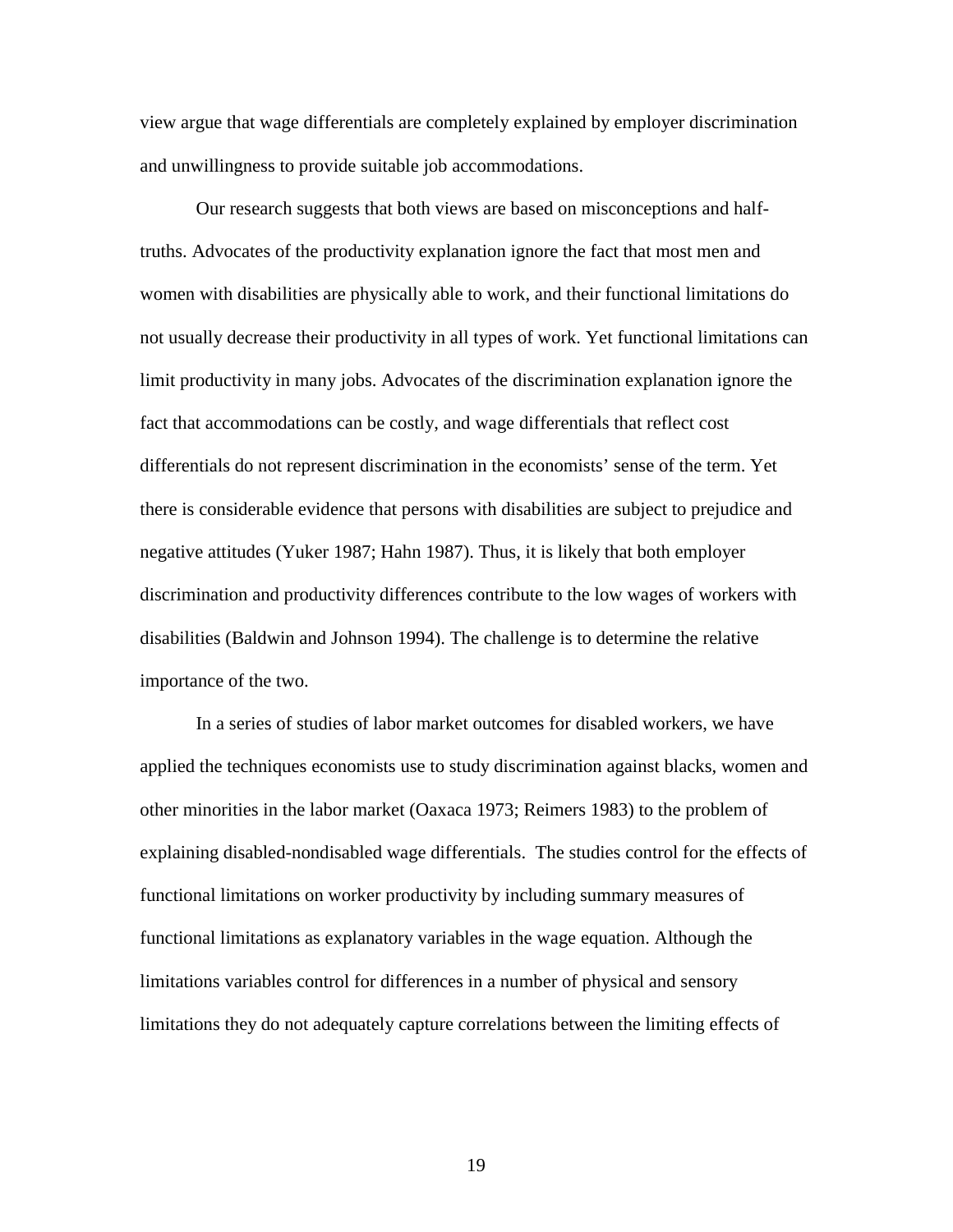impairments and the requirements of a particular job.<sup>xii</sup> The results should be viewed with this caveat in mind.

 Table 1 summarizes the results of the wage discrimination studies (Baldwin and Johnson 1994, 1995, 1996).<sup>xiii</sup> The results separate differences in employer wage offers to disabled and nondisabled workers into three parts: a part attributed to productivity differentials associated with functional limitations, a part attributed to productivity differentials associated with other factors (such as differences in education and work experience), and a part unexplained by measured productivity differentials and attributed to employer discrimination.<sup>xiv</sup> The discriminatory or unexplained part of the wage differential also includes residual effects, that is, differences in wages attributed to differences in productivity that have not been adequately measured in the wage equations. The data for the discrimination studies do not, for example, include information on job accommodations. If workers pay part or all of the cost of job accommodations in the form of lower wages (Gunderson and Hyatt 1996), this may explain part of the disabled-nondisabled wage differential that is being attributed to discrimination. Because of the omitted variables problem, the unexplained component should be viewed as an upper bound estimate of discrimination, a flaw common to all studies of labor market discrimination using this technique.

# *Results of Discrimination Studies*

 With this in mind, note that the studies consider two groups of men with disabilities: men with impairments subject to more prejudice (MP), as measured by rankings of negative attitudes toward persons with disabilities (Yuker 1987; Tringo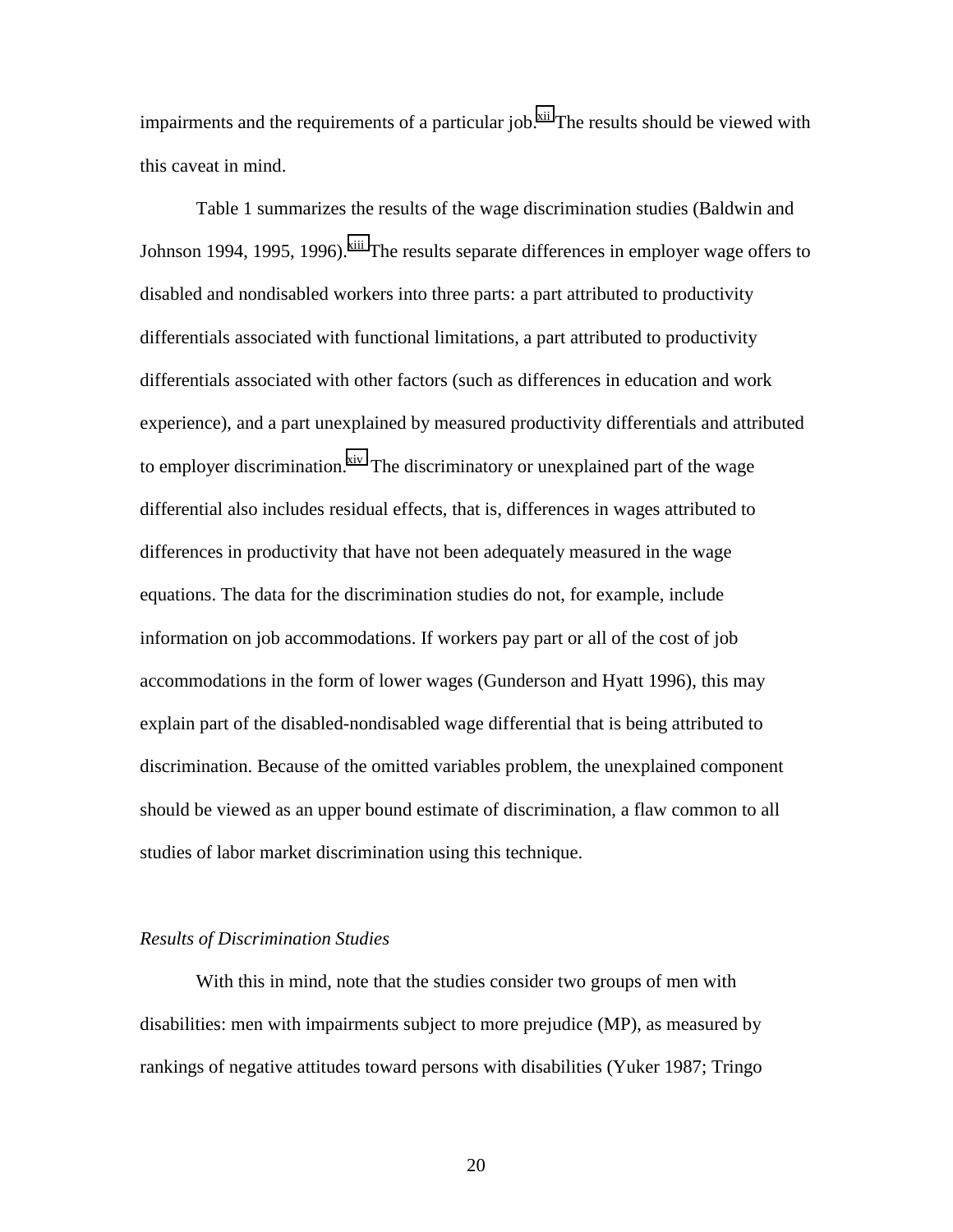1970), and men with impairments subject to less prejudice (LP). Impairments that evoke more prejudice include, for example, mental illness, paralysis, and epilepsy, while impairments that evoke less prejudice include diabetes, back problems, and arthritis. Some impairments subject to less prejudice can be severely disabling (such as arthritis), while other impairments subject to relatively strong prejudice are only mildly disabling. Epilepsy, for example, evokes strong negative attitudes despite the fact that in most cases seizures are completely controlled by medication and functional limitations are minimal.

 The results from both 1984 and 1990 suggest that productivity differentials associated with functional limitations are an important factor contributing to the low wages of men with disabilities (Baldwin and Johnson 1994, 1996). In general, differences in functional limitations explain 20 to 30 percent of the disabled-nondisabled offer wage differential. Among workers subject to more prejudice, other factors (education and occupation) also contribute to the explained part of the wage differential. Among workers subject to less prejudice, the negative sign on the component explained by other factors implies that workers with disabilities would, in the absence of discrimination, earn more than nondisabled workers, primarily because the disabled group has more work experience.

 The results show that for both LP and MP groups a large part of the disablednondisabled offer wage differential remains unexplained. The unexplained component is larger for LP men in percentage terms, but larger for MP men in absolute terms. Although the unexplained component must be viewed as an upper bound estimate of employer discrimination against men with disabilities, the results suggest that men with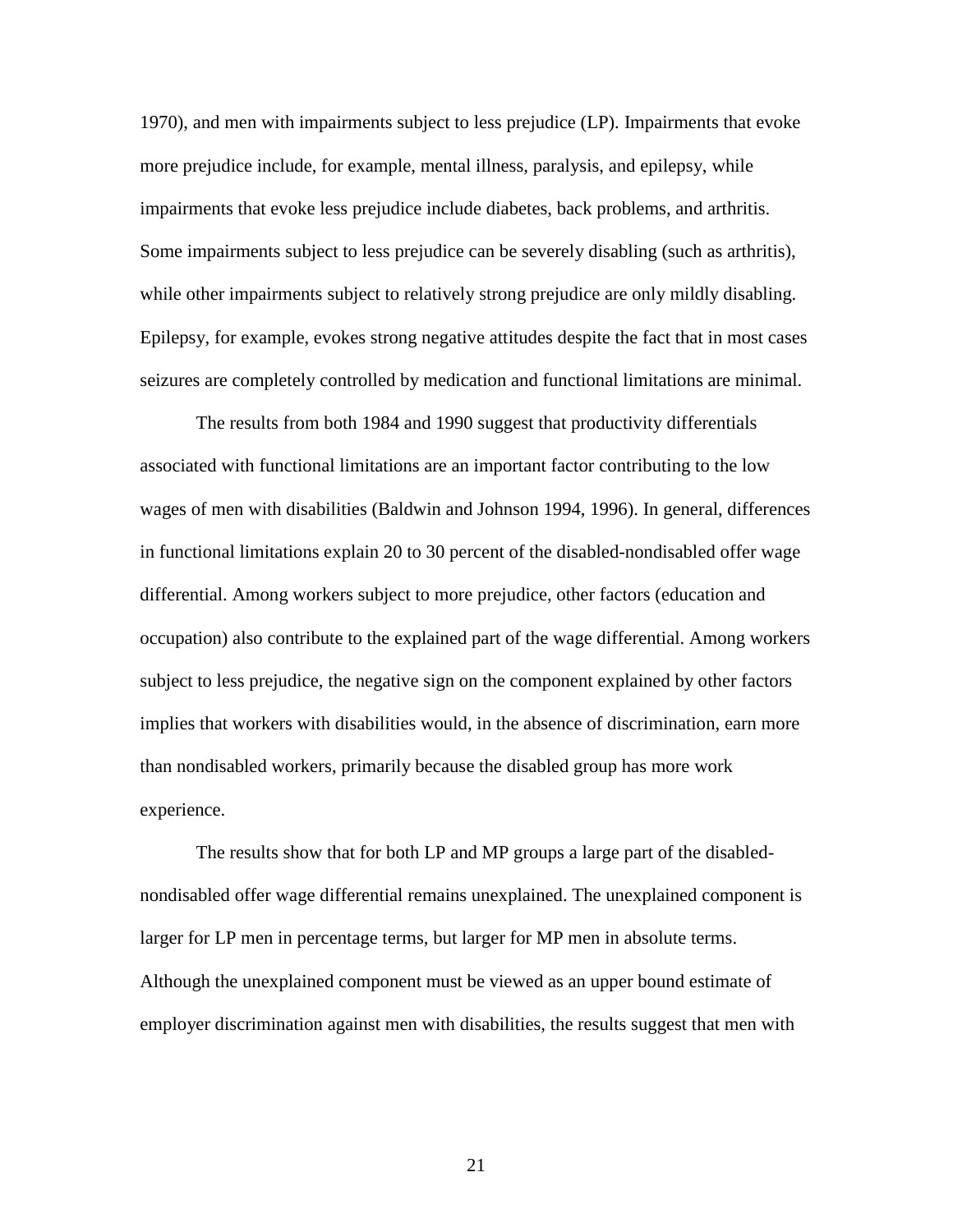disabilities are subject to discrimination in the labor market and that discrimination is greater against the group subject to more prejudice.

 There are too few working women with disabilities in the SIPP samples to provide separate analyses for MP and LP groups. Results from the 1984 study comparing all women with disabilities to nondisabled women show that differences in functional limitations explain a smaller part (6 percent) of the disabled-nondisabled offer wage differential for women than for men (Baldwin and Johnson 1995). Employment rates for women with disabilities are, however, considerably lower than employment rates for men with disabilities (13% of disabled women are employed full-time compared to 23% of disabled men - Figure 3), suggesting that only the least limited women with disabilities are employed. Differences in other productivity-related characteristics, namely education, occupational distributions and part-time employment, explain about one-third of the offer wage differential for women. The unexplained component, 56 percent, is attributed to discrimination and residual effects.

# *Statistical Discrimination*

 There is another possible explanation for the wage differentials between disabled and nondisabled workers in addition to the two extreme positions we have defined (discrimination based on prejudice, and productivity differentials resulting from functional limitations). When employers do not have sufficient information to assess the productivity of job applicants accurately, they may use the attributes of a group, defined by race, sex, or the presence of an impairment, as a proxy for information on the productivity of individual workers within the group (Phelps 1972). This so-called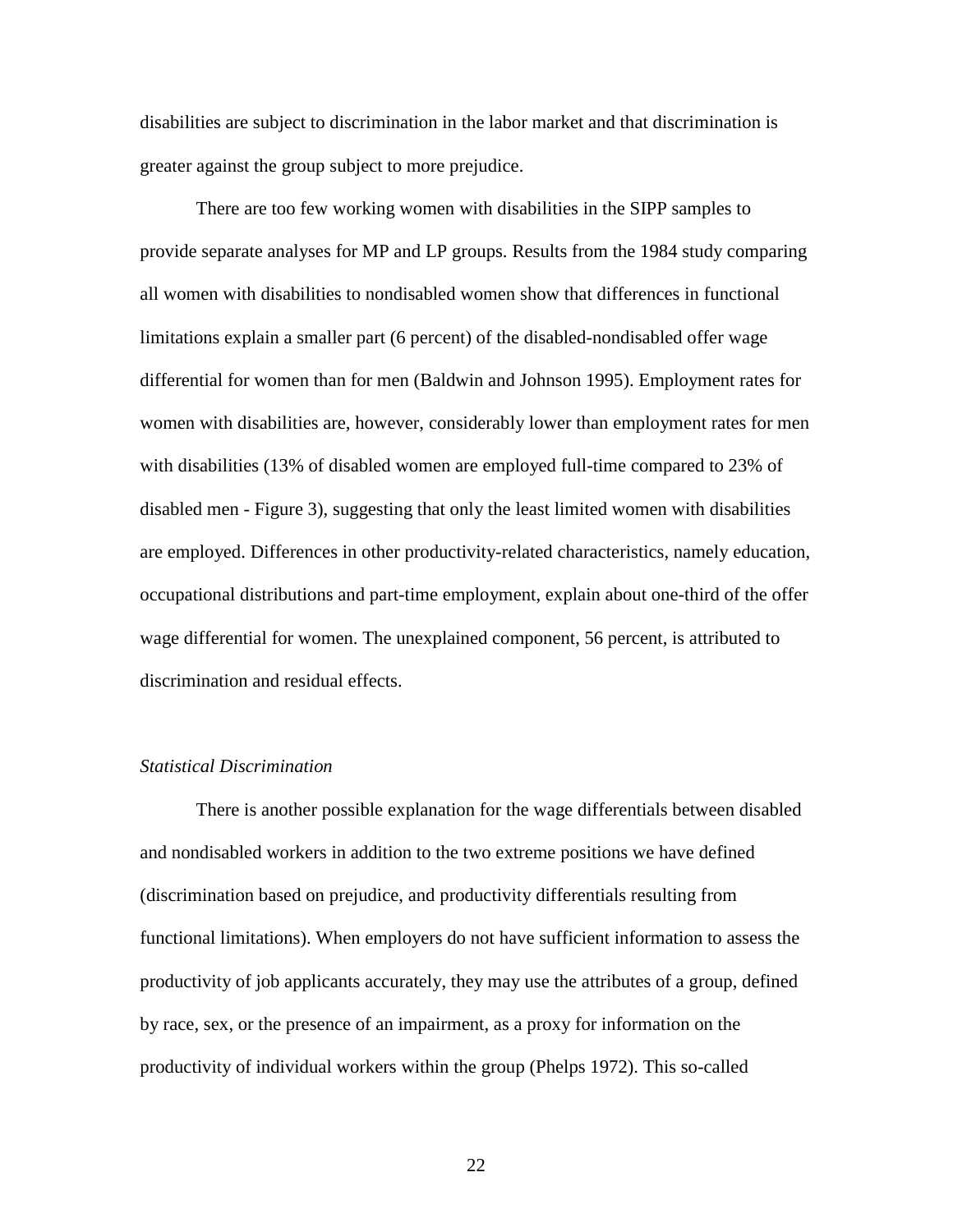statistical discrimination may be particularly important for workers with disabilities because the small size and heterogeneous nature of the disabled population suggest that employers will lack experience hiring from this group (Johnson 1986).

 We are not aware of any studies that specifically test the hypothesis of statistical discrimination against workers with disabilities. However, in a study of the correlations between unexplained wage differentials and rankings of health conditions by severity of prejudice, we discovered the strongest correlations between wage differentials and employers' rankings of the employability of persons with particular health conditions (Baldwin and Johnson 1994b). This suggests that improving employer information on the productivity of workers with disabilities may be as important a policy goal as the enforcement of anti-discrimination laws.

## **Implications for Disability Policy**

 There are at least two groups within the population of persons with work disabilities that differ from one another in the problems they encounter in the labor market, the social costs associated with those problems, and the policies that may be required to overcome or compensate for disadvantages in the labor market.

 The smaller group are persons with illnesses or injuries that occur at birth or early in life. Mental or emotional conditions, sensory, and mobility limitations are characteristic of this group. It is also the group likely to face the most severe prejudice and discrimination in the labor market. The individual costs of work disability for members of this group are higher than for other groups of workers with disabilities, but aggregate costs are relatively low because of low prevalence rates.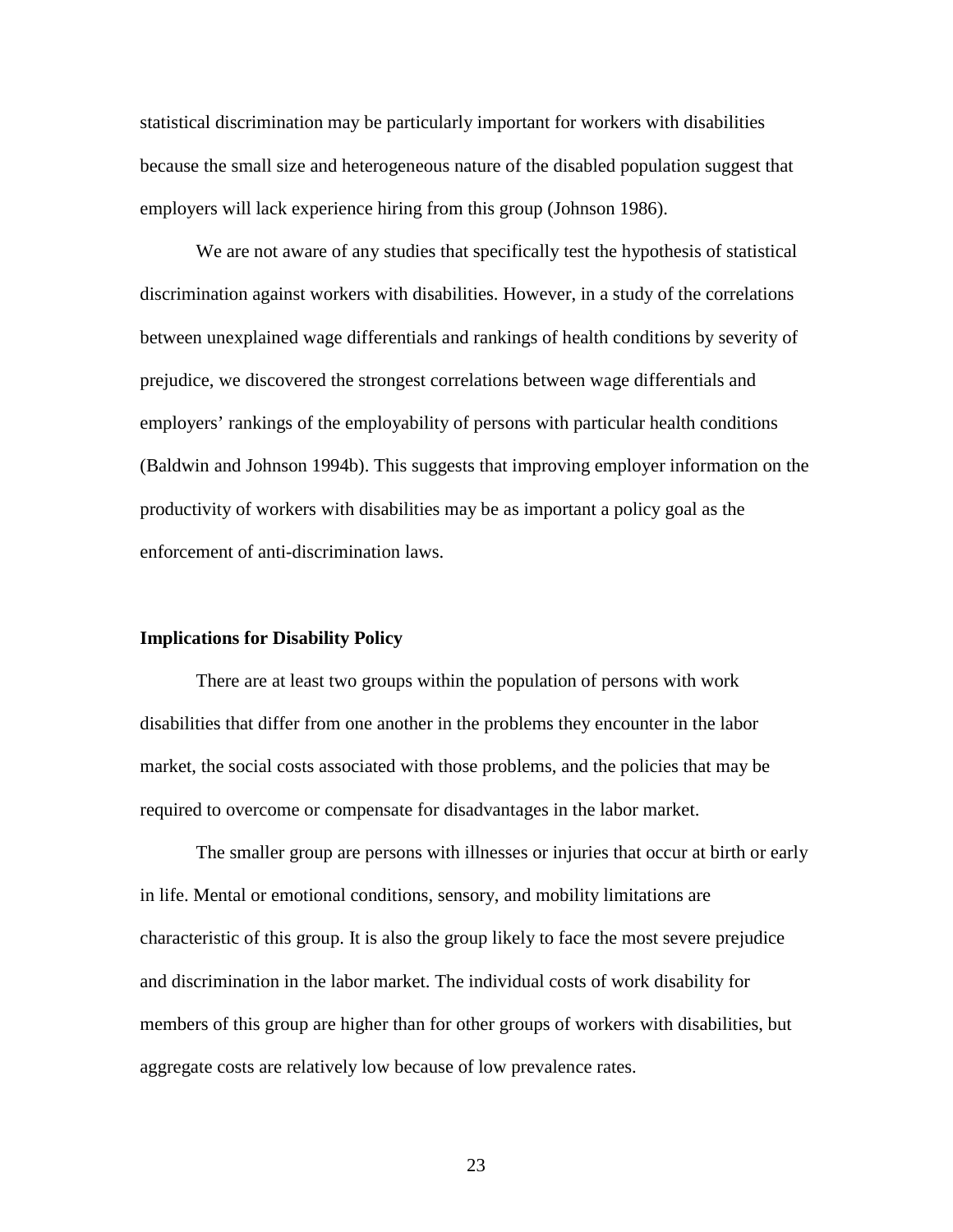The larger group is composed of persons for whom the onset of a disabling illness or injury typically occurs in middle age. Characteristic conditions for this group include arthritis, cardiovascular disease, and a variety of musculoskeletal conditions, including back pain. It is among workers in this group that differences in age, experience, skills, and economic incentives have the strongest influence on employment rates and wages. Individual costs of work disability vary with the severity of the underlying conditions but are small relative to the group of more severely disabled persons who compose our first group. Aggregate costs are relatively high, however, because prevalence rates are high.

 The research summarized in this article suggests that public policies designed to increase the employment rates and relative earnings of workers with disabilities should differ across the two groups according to the particular problems they encounter in the labor market. Those disabled as children are likely to be best served by enforcement of antidiscrimination policies to counteract the stigma associated with their impairments and to improve their access to quality education and entry-level jobs. Those disabled as adults need policies designed to protect their rights to return to work, ensure appropriate job accommodations, and maintain adequate incomes during periods of work absence.

 The distinctions between the two groups are essential to understanding the nature of work disability. Simplistic portrayals of the problem of work disability as totally caused by discrimination obscure the problems of the large number of workers for whom discrimination is not the most serious problem, instead of tailoring policy to fit the different needs of the groups that make up the population of persons with work disabilities. The distinctions between the two groups also predict that the aging of the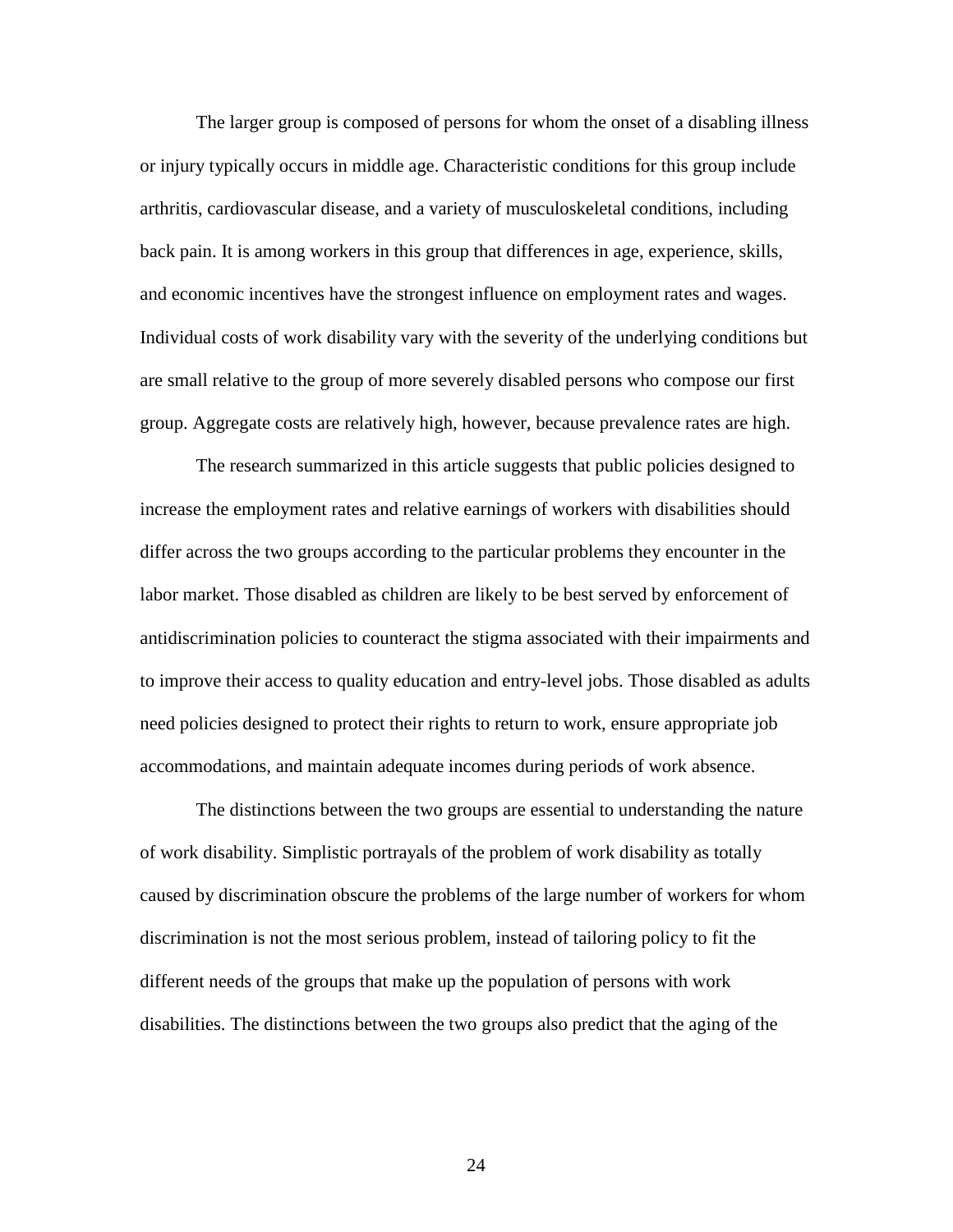"baby boomers" will create an enormous increase in the size of the population of persons with work disabilities.

 The portrait of work disability cannot be painted as a single picture. It is, instead, a panel of pictures representing distinct groups that differ in the nature of disabling conditions, the magnitude of the costs associated with those conditions, and the extent to which labor market discrimination is an obstacle to economic independence.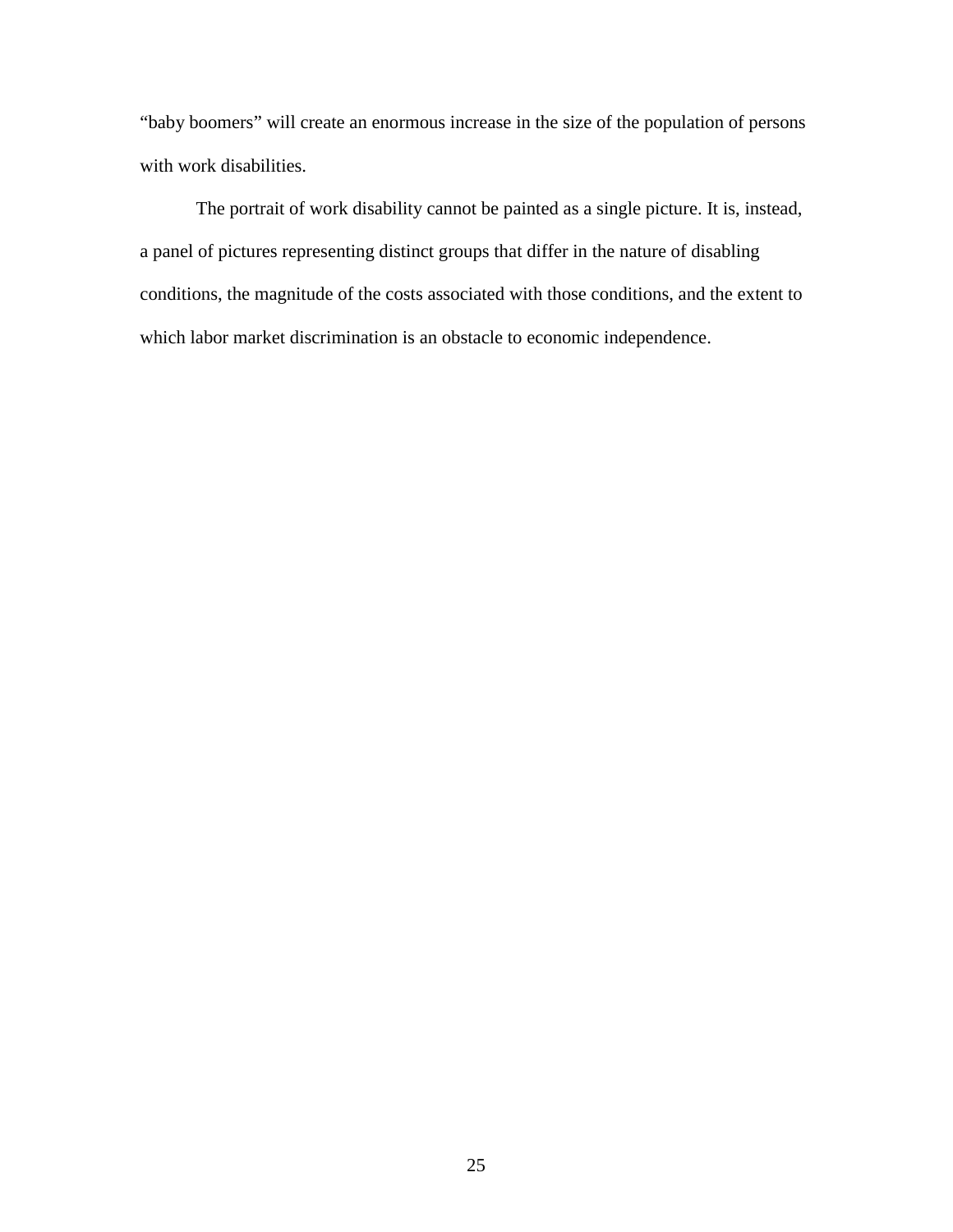## **References**

Baldwin, Marjorie L. and William G. Johnson. 1994a. "Labor Market Discrimination Against Men with Disabilities." *Journal of Human Resources*, Vol. 29, no. 1 (Winter), pp. 1-19.

- Baldwin, Marjorie L. and Johnson, William G. 1994b. "The Sources of Employment Discrimination: Prejudice or Poor Information?" In David M. Saunders, ed., *New Approaches to Employee Management*, Volume 2. Greenwich: JAI Press, pp. 163-180.
- Baldwin, Marjorie L. and William G. Johnson. 1995. "Labor Market Discrimination Against Women with Disabilities." *Industrial Relations*, Vol. 34, no. 4 (October ), pp. 555-577.
- Baldwin, Marjorie L. and William G. Johnson. 1996. "Labor Market Discrimination Against Men with Disabilities in the Year of the ADA." Unpublished paper, East Carolina University.
- Bennefield, Robert L. and John M. McNeil. 1989. *Labor Force Status and Other Characteristics of Persons with a Work Disability: 1981 to 1988.* Current Population Reports, Special Studies, Series P-23, No. 160. Washington, DC: U.S. Department of Commerce, Bureau of the Census.
- Biklen, Douglas. 1987. "The Culture of Policy: Disability Images and Their Analogues in Public Policy." *Policy Studies Journal*, Vol. 15, no. 3 (March), pp. 515-536.

Burkhauser, Richard V., J.S. Butler, and Yang Woo Kim. 1995. "The Importance of Employer

 Accommodation on the Job Duration of Workers with Disabilities: A Hazard Model Approach." *Labour Economics,* Vol. 3, no. 1 (June), pp. 109-130.

- Burkhauser, Richard V. and Mary C. Daly. 1996. "Employment and Economic Well-Being Following the Onset of a Disability." In Jerry L. Mashaw, *et.al.*, eds., *Disability, Work and Cash Benefits*. Kalamazoo, MI: W.E. Upjohn Institute, pp. 59-101.
- Butler, Richard J., William G. Johnson, and Marjorie L. Baldwin. 1995. "Managing Work Disability: Why First Return to Work is Not a Measure of Success." *Industrial and Labor Relations Review*, Vol. 48, no. 3 (April), pp. 452-469.
- Butler, Richard J. and John D. Worrall. 1985. "Work Injury Compensation and the Duration of Nonwork Spells." *Economic Journal*, Vol. 95, no. 379 (September), pp. 714-724.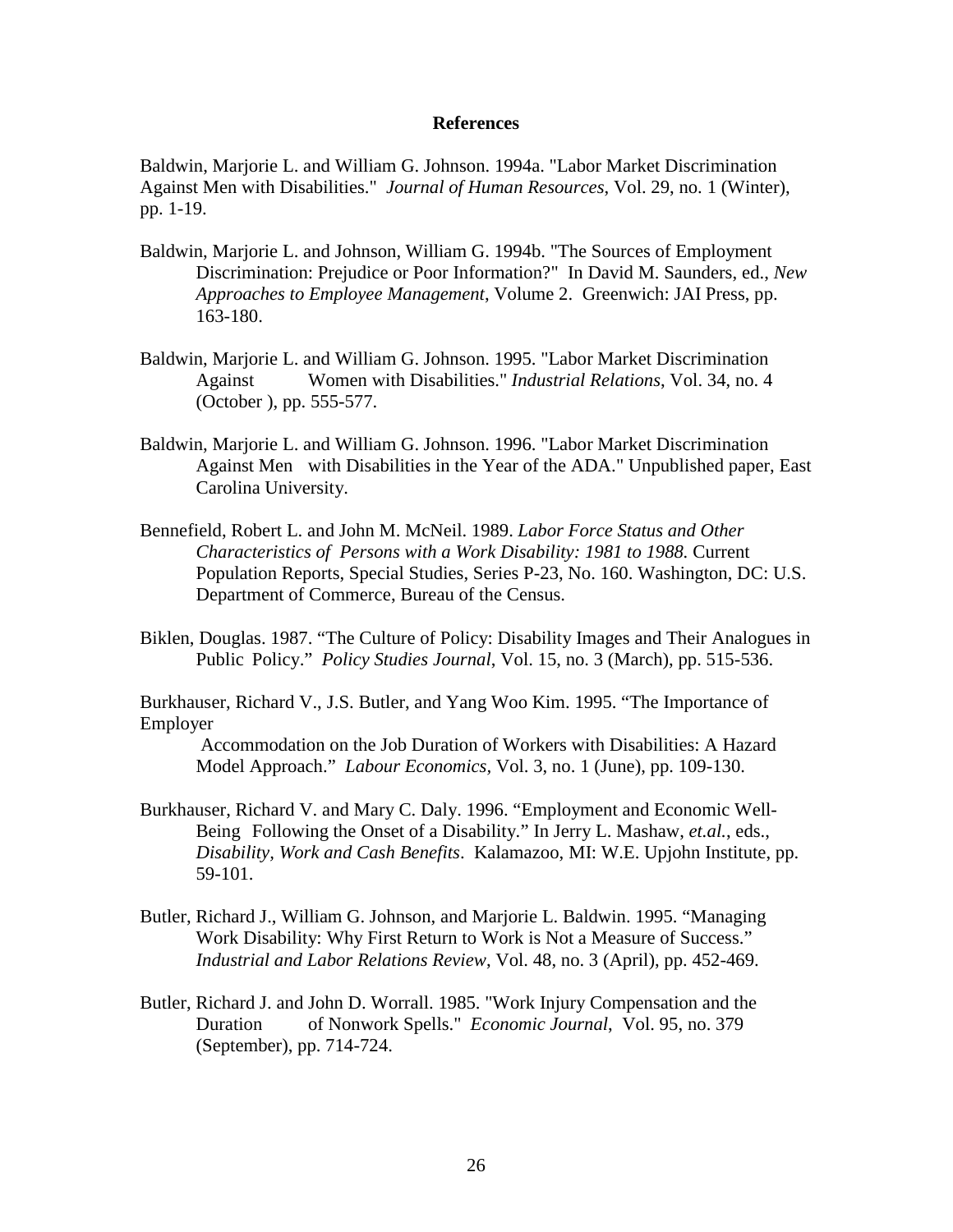- Chirikos, Thomas and Gilbert Nestel. 1984. "Economic Determinants and Consequences of Self-Reported Work Disability." *Journal of Health Economics*, Vol.3, no.2 (August), pp. 61-69.
- Curington, William P. 1994. "Compensation for Permanent Impairment and the Duration of Work Absence: Evidence from Four Natural Experiments." *Journal of Human Resources* Vol. 29, no. 3 (Summer), pp. 888-910.
- Diamond, Peter A. and Jerry A. Hausman. 1984. "The Retirement and Unemployment Behavior of Older Men." In Henry Aaron and Gary Burtless, eds., *Retirement and Economic Behavior*. Washington: The Brookings Institution, pp. 97-134.
- EEOC. 1997. "Cumulative ADA Charge Data." Compiled by the Office of Program Operations from EEOC's Charge Data Systems National Data Base.
- Fenn, Paul. 1981. "Sickness Duration, Residual Disability and Income Replacement: An Empirical Analysis." *Economic Journal*, Vol. 91, no. 361 (March), pp. 158-173.
- GAO. 1993. *Vocational Rehabilitation: Evidence for Federal Program's Effectiveness Is Mixed*. (GAO/PEMD-93-19, August 27).
- Gunderson, Morley and Hyatt, Douglas. 1996. "Do Injured Workers Pay for Reasonable Accommodation?" *Industrial and Labor Relations Review,* Vol. 50, no. 1 (October), pp. 92-104.
- Hahn, Harlan. 1987. "Advertising the Acceptably Employable Image: Disability and Capitalism." *Policy Studies Journal*, Vol. 15, no. 3 (March), pp. 551-570.
- HHS. 1989. *Task 1: Population Profiles of Disability*. Washington, DC: Assistant Secretary for Planning and Evaluation, Department of Health and Human Services.
- Hyatt, Douglas E. 1996. "Work Disincentives of Workers' Compensation Permanent Partial Disability Benefits: Evidence for Canada." *Canadian Journal of Economics*, Vol. 29, no. 2 (May), pp. 289-308.
- Johnson, William G. 1983. "The Disincentive Effects of Workers' Compensation Insurance." In John D. Worrall, ed., *Safety and the Work Force: Incentives and Disincentives in Workers' Compensation Insurance*. Ithaca: Cornell University ILR Press, pp. 138-153.
- Johnson, William G. 1986. "The Rehabilitation Act and Discrimination Against Handicapped Workers." In Monroe Berkowitz and M. Anne Hill, eds., *Disability and the Labor Market*. Ithaca: Cornell University ILR Press, pp. 241-261.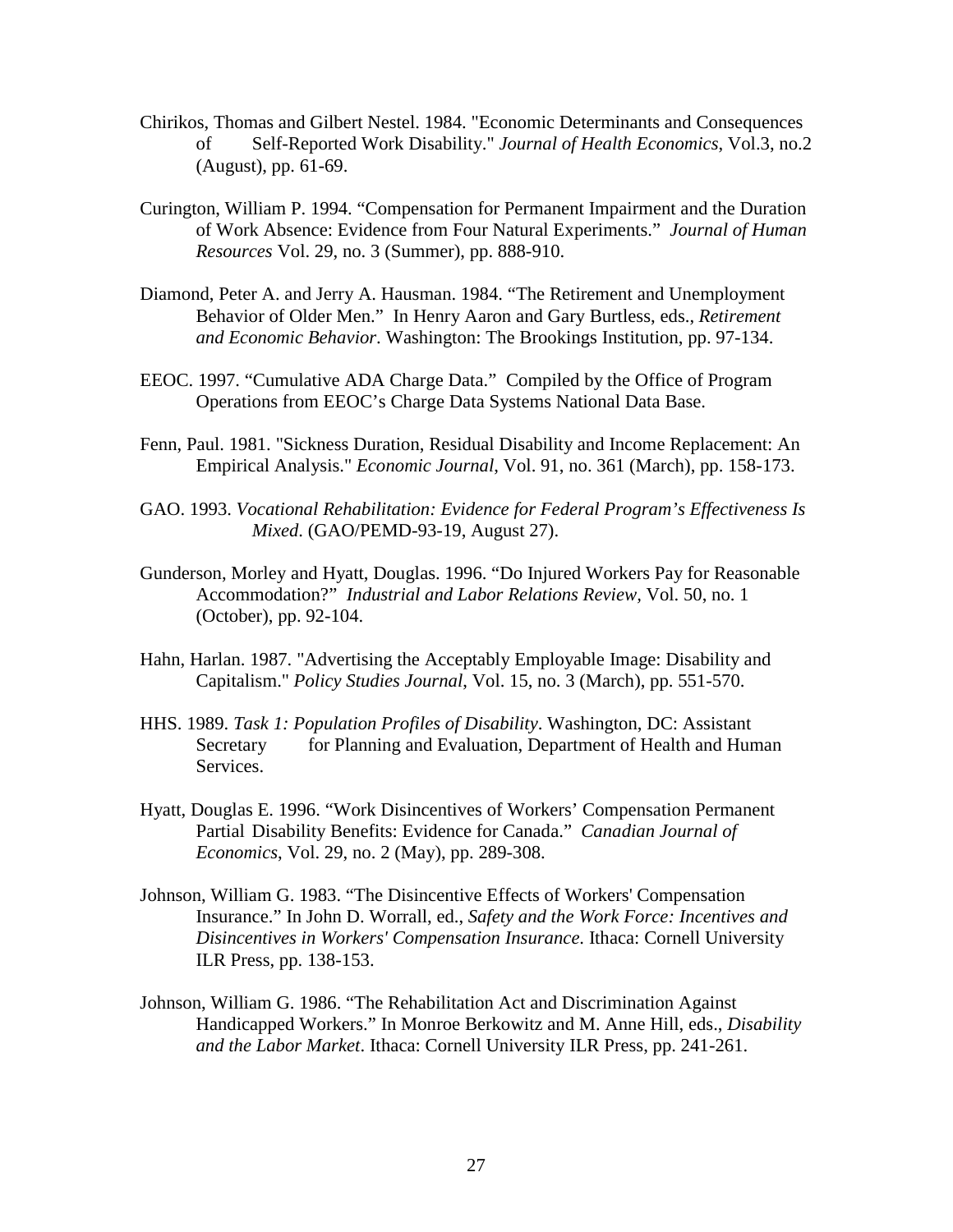- Johnson, William G. 1997. "The Future of Disability Policy: Benefit Payments or Civil Rights?" In William G. Johnson, ed., *The Americans with Disabilities Act: Social Contract of Special Privilege?* Special Issue of *The Annals of the American Academy of Political and Social Science,* Vol. 549 (January 1997), pp. 160-172.
- Johnson, William G. and Jan Ondrich. 1990. "The Duration of Post-Injury Absences From Work." *Review of Economics and Statistics*, Vol. 72, no. 4 (November), pp. 578-586.
- Johnson, William G., Marjorie L. Baldwin and Richard J. Butler. 1997. "Back Pain and Work Disability: The Need for a New Paradigm." Forthcoming, *Industrial Relations*.

Johnson, William G., Richard J. Butler and Marjorie L. Baldwin. 1995. "First Spells of Work

Absences Among Ontario Workers." In Terry Thomason and Richard P. Chaykowsi, eds., *Research in Canadian Workers' Compensation.* Kingston, Ontario: Queens University IRC Press, pp. 72-84.

- Kaye, H. Stephen, Mitchell P. LaPlante, Dawn Carlson, and Barbara L. Wenger. 1996. "Trends in Disability Rates in the United States, 1970-1994." *Disability Statistics Abstract*, No. 17 (November).
- LaPlante, Mitchell P. 1988. *Data on Disability from the National Health Interview Survey, 1983-1985*. Washington, DC: National Institute on Disability and Rehabilitation Research.
- Nagi, Saad. 1969. *Disability and Rehabilitation: Legal, Clinical, and Self-Concepts and Measurement.* Columbus: Ohio State University Press.
- NSC. 1993. *Accident Facts*. Itaska, IL: National Safety Council.
- Oaxaca, Ronald L. 1973. "Male-Female Wage Differentials in Urban Labor Markets." *International Economic Review*, Vol.14, no. 3 (October), pp. 693-709.
- Piacentini, Joseph S. and Timothy J. Cerino. 1990. *EBRI Databook on Employee Benefits*. Washington, DC: Employee Benefit Research Institute.
- Phelps, Edmund S. 1972. "The Statistical Theory of Racism and Sexism." *American Economic Review*, Vol. 62, no. 4 (September), pp. 659-661.
- Reimers, Cordelia W. 1983. "Labor Market Discrimination Against Hispanic and Black Men." *Review of Economics and Statistics*, Vol. 65, no. 4 (November), pp. 570\_579.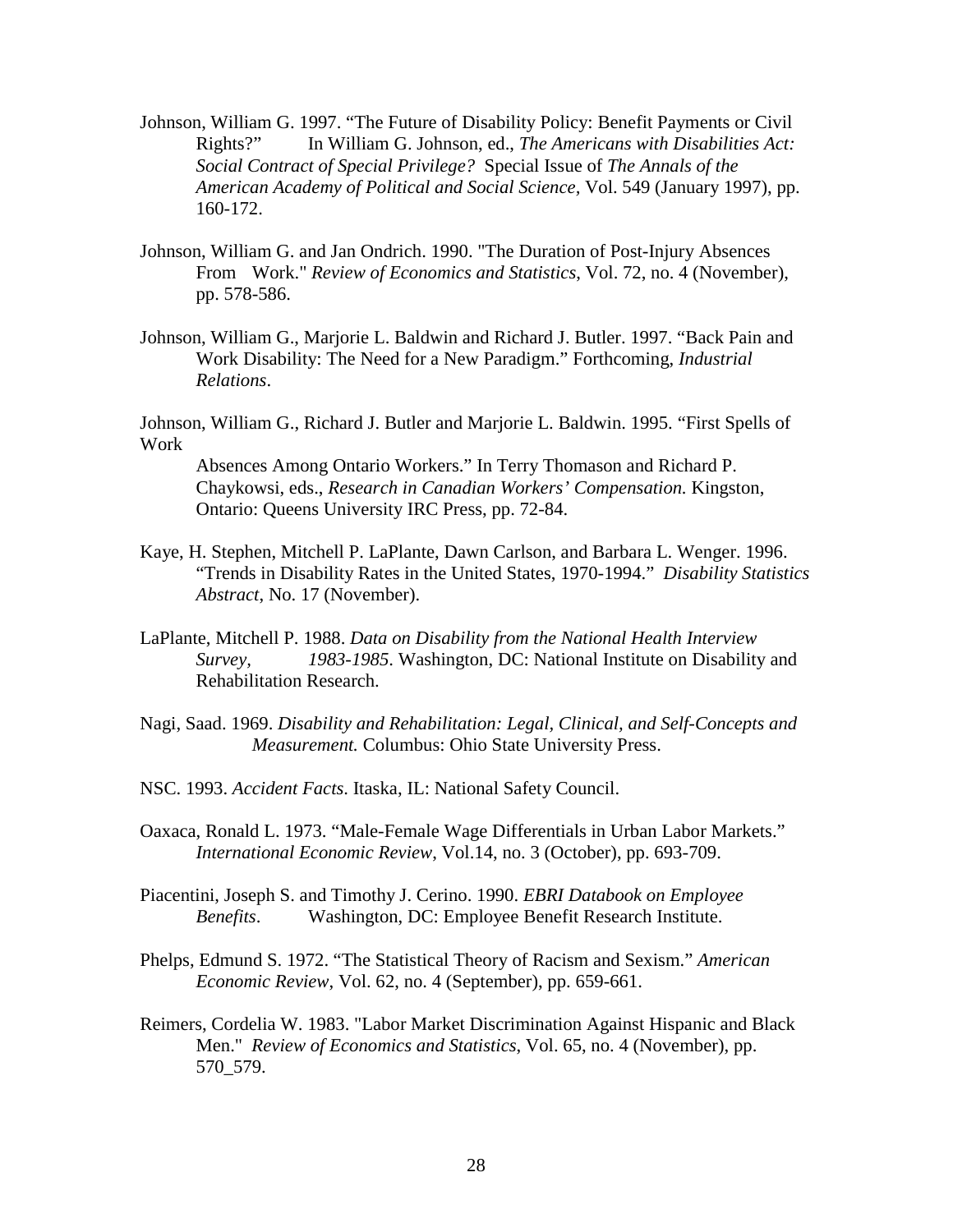- Rousso, Harilyn. 1988. "Daughters with Disabilities: Defective Women or Minority Women?" In Michelle Fine and Adrienne Asch, eds., *Women with Disabilities.*  Philadelphia: Temple University Press, pp.139-171.
- Stern, Steven. 1989. "Measuring the Effect of Disability on Labor Force Participation."  *Journal of Human Resources*, Vol. 24, no. 3 (Summer), pp. 361-393.
- Tringo, John L. 1970. "The Hierarchy of Preferences toward Disability Groups." *Journal of Special Education*, Vol. 4, no. (Summer/Fall), pp. 295\_306.
- U.S. Bureau of the Census. 1991. *Money Income of Households, Families, and Persons in the United States, 1990*. Series P-60, No. 174. Washington, DC: U.S. Government Printing Office.
- Welch, Edward M. 1996. "Disability Trends: More Mental Disabilities." *On Workers' Compensation*, Vol. 6, no. 5 (June), p. 88.
- West, Jane. 1994. *Federal Implementation of the Americans with Disabilities Act, 1991- 94.* New York: Millbank Memorial Fund.
- WHO. 1980. *International Classification of Impairments, Disabilities and Handicaps*. Geneva:

World Health Organization.

- Yelin, Edward H. 1992. *Disability and the Displaced Worker*. New Brunswick, NJ: Rutgers University Press.
- Yuker, Harold E. 1987. "The Disability Hierarchies: Comparative Reactions to Various Types of Physical and Mental Disabilities." Unpublished paper, Hofstra University.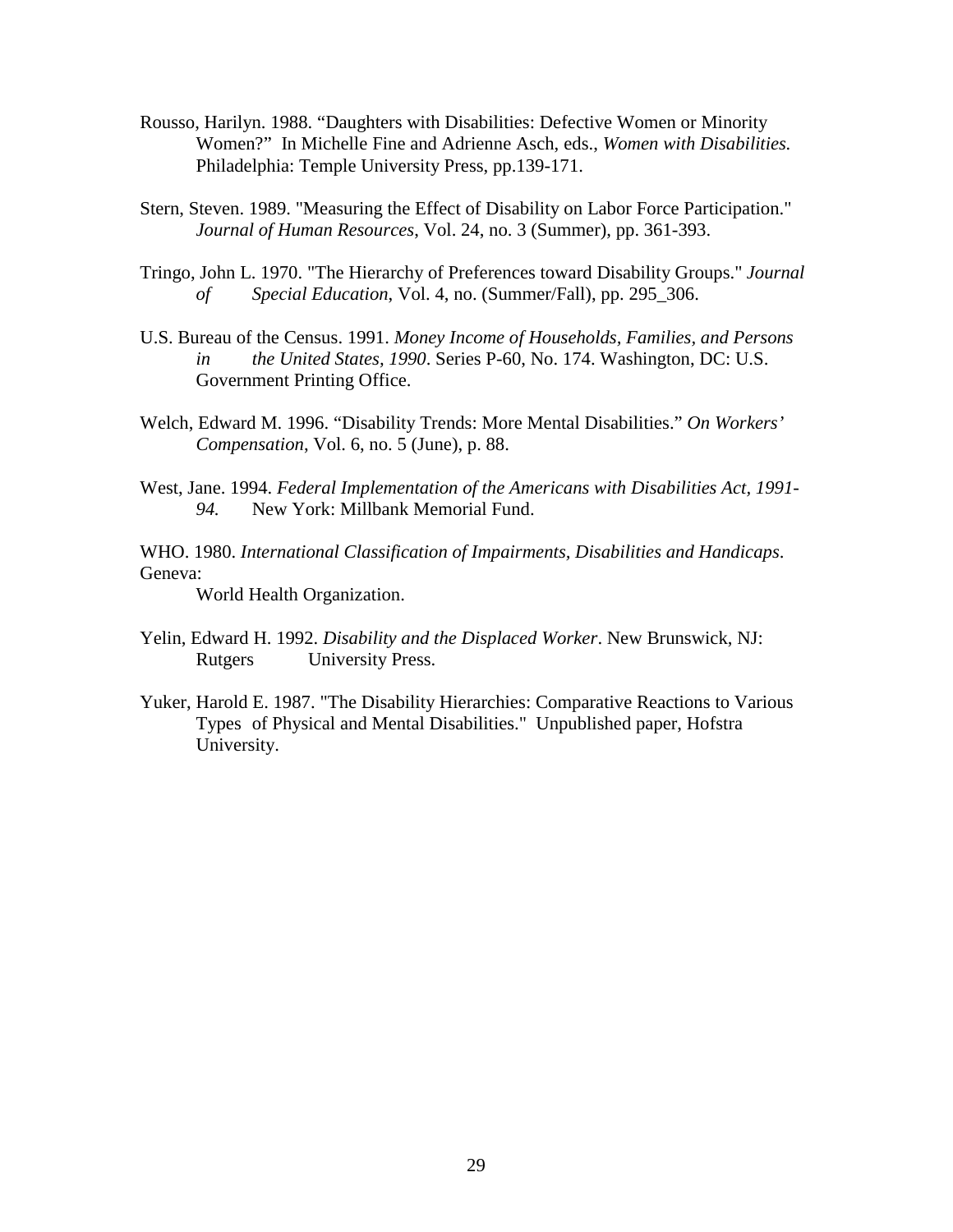# **ENDNOTES**

 i Our definitions combine concepts from Nagi (1969) and the World Health Organization (WHO 1980).

iii The SIPP, administered by the Census Bureau, is a longitudinal survey designed to collect information on respondents' amounts and sources of income, and participation in various cash and noncash benefit programs. The 1984 panel consists of nine interviews with a sample of approximately 56,000 persons. The questions on disability were included in a supplemental survey administered during the third interview.

The NHIS is administered by the National Center for Health Statistics and collects data on health and disability from a continuous weekly sampling of the target population. The data reported here are based on interviews with approximately 105,000 persons in each of the years 1983 and 1984, and 92,000 persons in 1985.

iv The specific questions from the SIPP are: "Does your health or condition limit the kind or amount of work you can do?" "Does your health or condition prevent you from working at a job or business?" On the NHIS the corresponding questions are: "Are you limited in the kind or amount of work you can do because of any impairment or health problem?" "Does any impairment or health problem keep you from working at a job or business?" Persons who respond affirmatively are asked to identify the health condition that is the cause of their limitation.

 These surveys are the best single source of information on disabling conditions but they do not distinguish between permanent and temporary disabilities. Thus, the estimates from any one year are a mix of temporary and permanent conditions.

<sup>vi</sup> The costs include: lost wages and productivity (\$63 billion), medical costs (\$22) billion), administrative costs (\$15 billion), and costs to the employer, such as time lost by other workers or time to investigate the accident (\$10 billion), damage to motor vehicles (\$3 billion), and fire losses (\$3 billion) (NSC 1993).

vii Because back pain affects eight out of ten Americans during their lifetimes, there is considerable uncertainty regarding the classification of back pain as an "injury" rather than the expression of a chronic degenerative disease process (Johnson, Baldwin and Butler 1996).

viii A person is considered disabled if he or she satisfies at least one of the following criteria: identified by the questions, "Does anyone in this household have a health problem or disability which prevents them from working or which limits the kind or amount of work they can do?" or "Is there anyone in this household who ever retired or left a job for health reasons?"; did not work in the survey week because of long-term illness or disability; did not work in the survey year because of

 $\ddot{\text{h}}$  The information presented in this section comes from a GAO (1993) report on eligibility for vocational rehabilitation services, but was originally presented in two separate reports (LaPlante 1988, HHS 1989).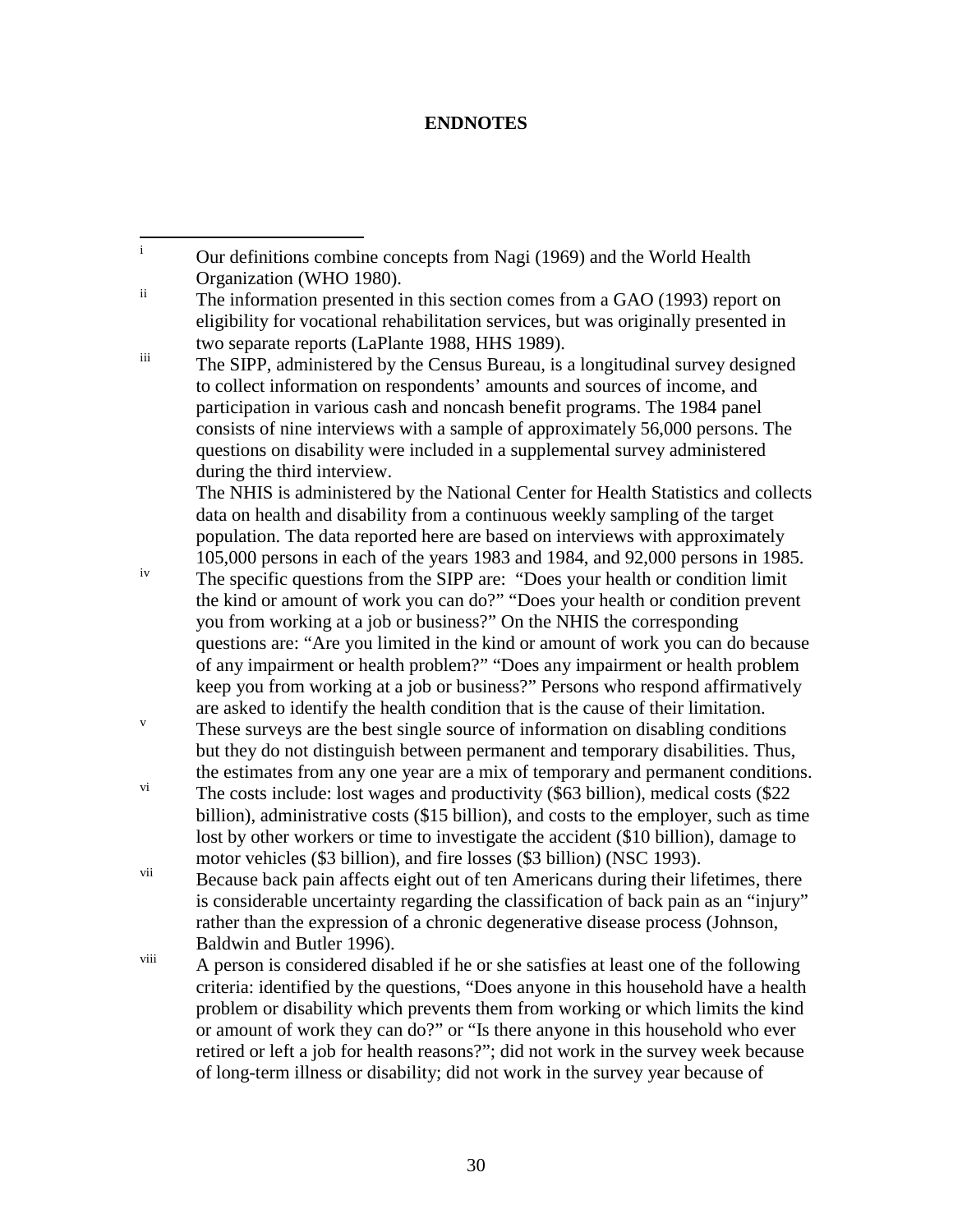illness or disability; is under 65 and covered by Medicare or SSDI (Bennefield and McNeil 1989).

 $\frac{1}{10}$  Some of the material in this section appears in Johnson (1997).

 $\overline{a}$ 

- x With the exception of mental illness, incidence rates for the most prevalent disabling conditions, arthritis, cardiovascular disease, and chronic back pain, are relatively constant until middle age and increase sharply with age thereafter.
- $x_i$  This section is based on the summary presented in Johnson, Butler and Baldwin (1995).
- xii The limitations variables are constructed from self-reported data indicating: limits on endurance and strength, limits on carrying, climbing, and lifting, and limits on hearing, seeing, and speaking. Stern (1989) has shown that such self-reported data are reasonably accurate and exogenous measures of health.
- xiii The data come from the 1984 and 1990 panels of the Survey of Income and Program Participation (SIPP). The SIPP includes detailed information on employment, wages and earnings sources, as well as information on functional limitations and health conditions.
- xiv The difference in employer wage offers is estimated by correcting the log wage differential for sample selection bias, the bias that results because we cannot observe wage offers to nonworkers.